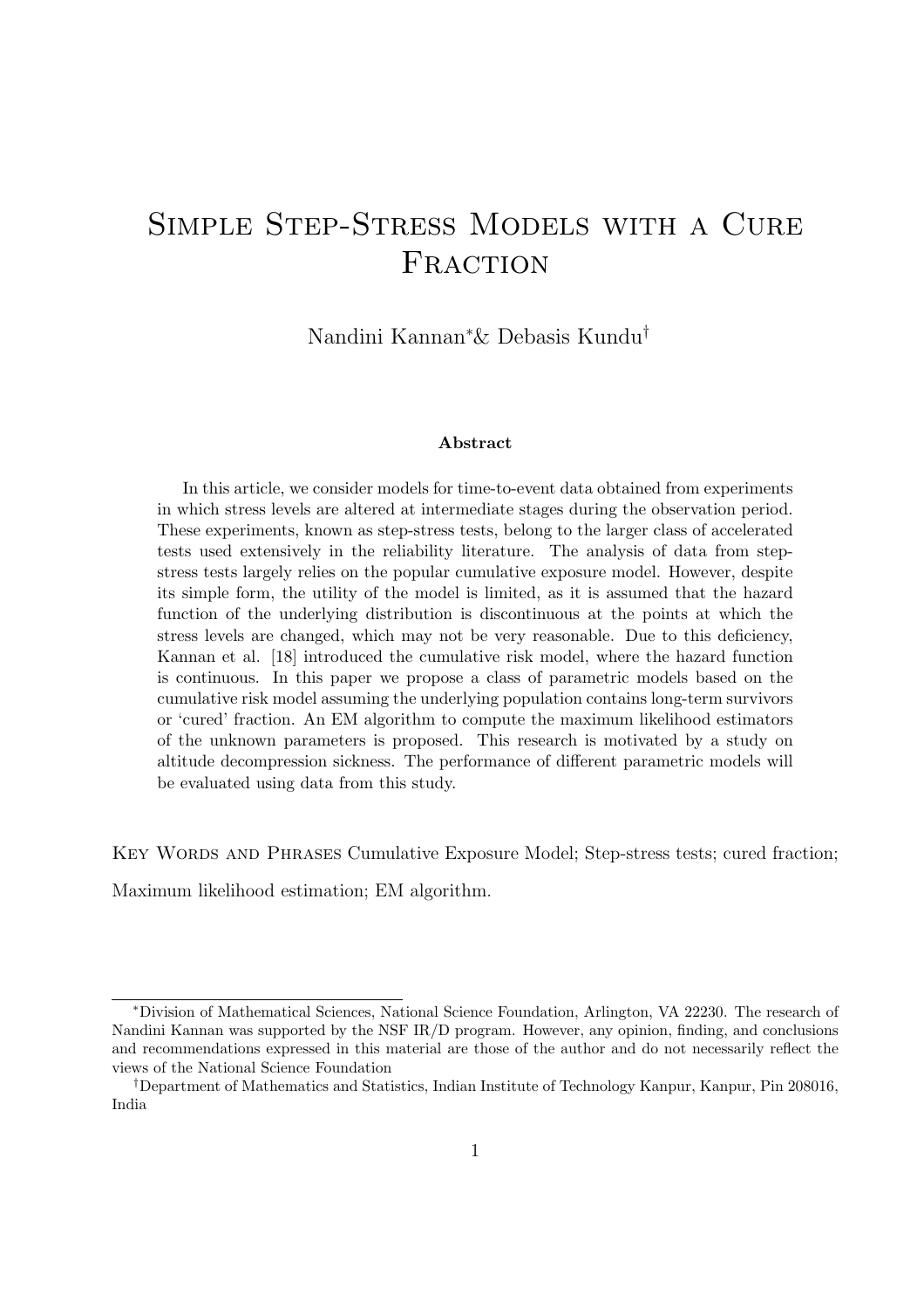## 1 INTRODUCTION

In many applications in the physical, environmental, and biomedical sciences, the experimental conditions may change during the exposure period. This research is motivated by a study on altitude decompression sickness (DCS), a condition caused by a decrease in pressure and lower oxygen levels at high altitudes. Mountaineers and travelers to high mountainous regions frequently experience symptoms that include nausea, headaches, dizziness and fatigue. Decompression sickness is also observed in deep-sea divers and mine workers. The change in atmospheric pressure causes nitrogen to come out of solution and form bubbles in tissues and the bloodstream. Symptoms of DCS range from mild joint pain and swelling to dizziness, and in extreme cases death. To avoid/ decrease symptoms of decompression sickness, mountaineers are advised to acclimatize to the altitude conditions and perform gradual staged ascents. Deep-sea divers are provided with tables that specify the length of time at each stage in the ascent from depth (decompression stops) to avoid the "bends". This staged ascent can delay or eliminate the onset of symptoms by allowing nitrogen levels to gradually dissipate. In the staged ascent, the experimental conditions (in this case, altitude) are changed throughout the exposure period.

Greven et al. [12] described an experiment designed to examine the effects of water contamination on fish, in particular on their swimming performance. The underlying hypothesis was that fish exposed to toxins may exhibit a lower threshold for fatigue. Fatigue was induced by increasing the stress, in this case the water velocity, at fixed time points during the experiment.

The two examples described above are known as "step-stress tests" in the reliability literature. Step-stress tests belong to the larger class of accelerated tests that have been extensively used in life-testing experiments. As products become more reliable, standard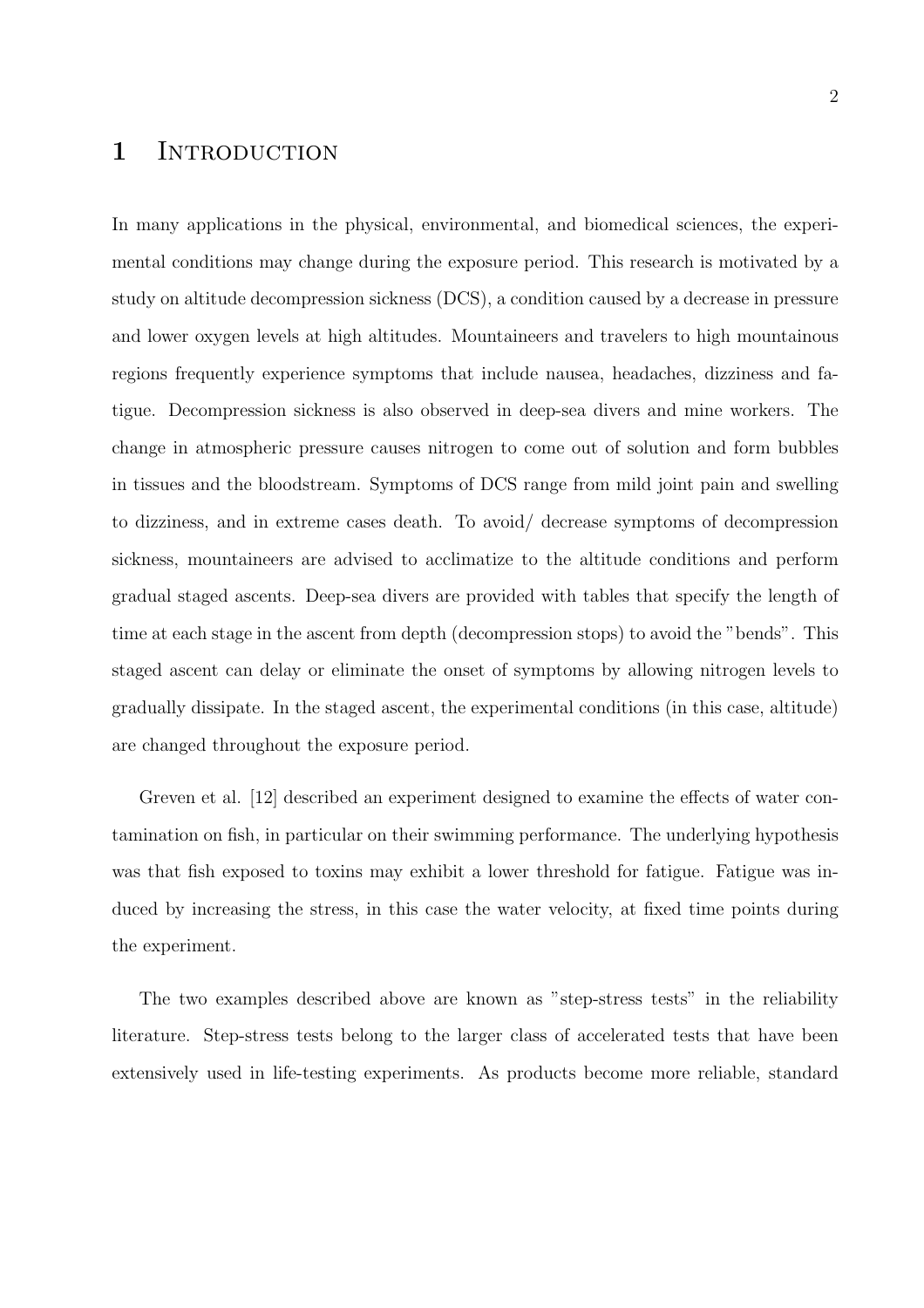life-testing experiments often fail to provide adequate data on failure times, resulting in poor estimates of reliability. Accelerated testing allows the researcher to overcome this problem by subjecting the experimental units or items to higher than normal levels of stress. The increase in stress reduces the time to failure by accelerating the degradation or deterioration of the item. Using a model that relates the stress level to the failure distribution, properties of the underlying failure distribution under normal operating conditions may be obtained. In a standard step-stress experiment, all individuals or items are subject to an initial stress level. The stress is gradually increased at pre-specified times during the experiment. The stress factor may refer to the dose of a drug, incline/speed of a treadmill, temperature, voltage, or pressure.

The most commonly used model for step-stress experiments is the cumulative exposure model (CEM) introduced by Sedyakin [25]. The CEM and its variants have been studied by a number of authors including Bai et al. [1], Balakrishnan [2], Balakrishnan et al. [3], Gouno and Balakrishnan [13], Nelson [23, 24], Xiong [30], Xiong and Milliken [31], Khamis and Higgins [21], Ismail [15], Kateri and Kamps [20] and Sha and Pan [28]. The formulation of the CEM provides a relationship between the lifetime distribution of an experimental unit at one stress level and the life-time distribution of the unit at a second stress level. As a consequence of this assumption, the underlying hazard function is discontinuous at the time point at which the stress level changes. This implies that the effect of a change in stress level is instantaneous, which may not be realistic in practice.

Kannan et al. [17] proposed a new simple step-stress model assuming that there is a latency or lag period  $\delta$  before the effect of the change in stress level is observed. The cumulative risk model (CRM), proposed by the authors, assumes that the hazard function for the step stress experiment is continuous. The CEM and the time transformed Khamis and Higgins [21] model may be obtained as limiting cases of the CRM. Kannan et al. [17]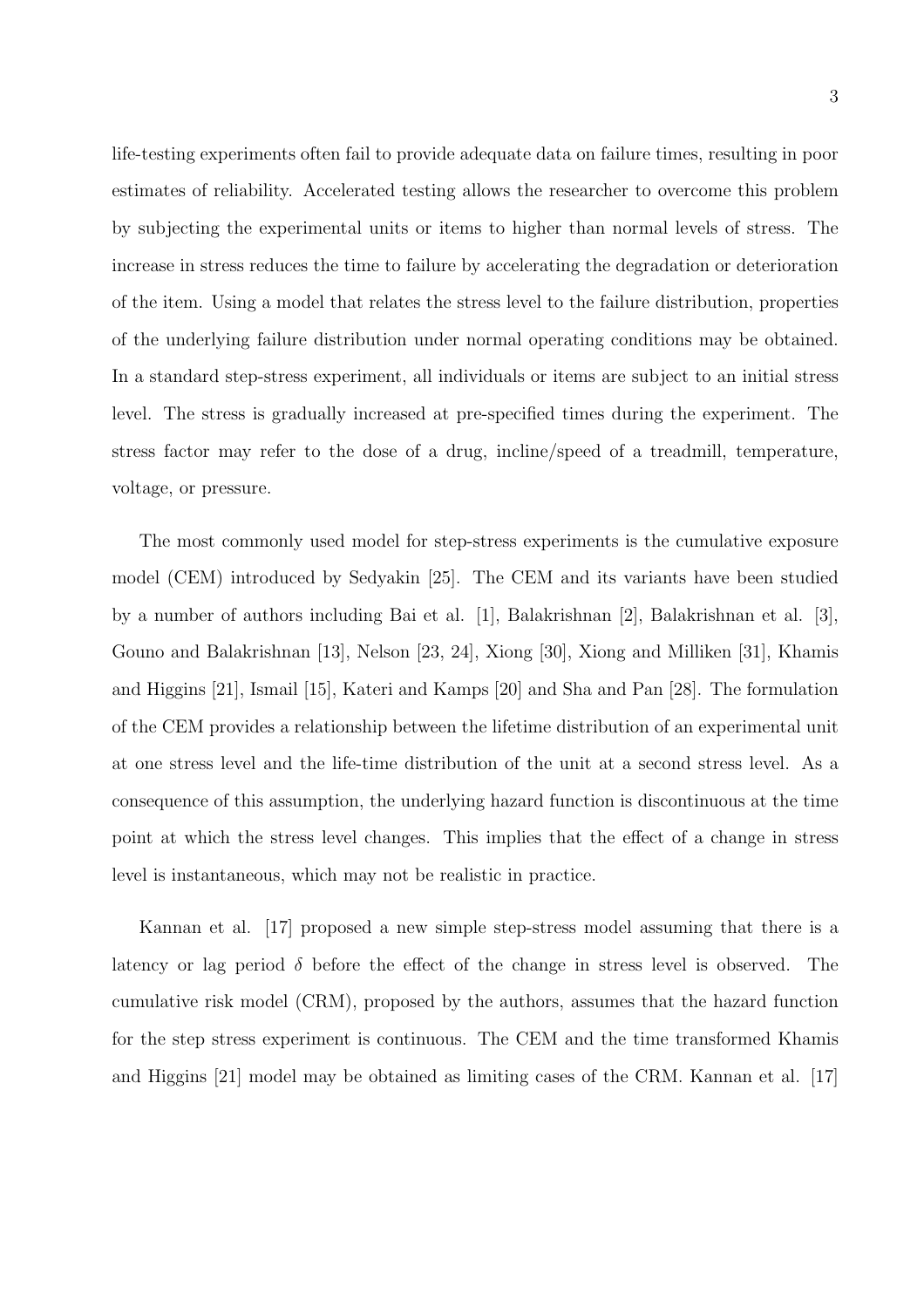developed maximum likelihood and least squares estimators for the parameters of the CRM assuming exponential lifetime distributions at the two stress levels. Beltrami [4] extended the CRM to account for competing causes of failure assuming exponential and Weibull lifetime distributions.

In recent years, the development of new drugs and treatment regimens has resulted in patients living longer with certain diseases. In some cases, patients show no recurrence of a disease, i.e are viewed as being permanently cured. These patients are referred to as "cured" or long term survivors, while the remaining patients are referred to as "susceptible". Traditional parametric survival models such as Weibull or Gamma do not account for the probability of cure. Although subtle, it is important to distinguish between the concepts of censoring and cure. Note that censoring refers to a subject who does not fail within the monitoring time window of a particular item, where as cure refers to one who will not fail within any reasonable time window. Clearly, the later is an abstraction, as we never observe a cure due to a finite monitoring time. Still estimating the probability of such an outcome is a important issue, see for example Tsodikov [29]. In the context of reliability or life-testing applications, cure refers to items that are resistant and not affected by the stress factor. It can happen even in a step-stress experiment also. For example, in the DCS study it has been observed that even in the increased stress level some of the experimental units are immune to the stress factors and they do not fail at the higher stress level. They can be treated as the long term survivors.

The goal of this article is to develop a cumulative risk model assuming the underlying population includes both 'cured' and susceptible individuals. We consider different parametric distributions to model the lifetimes of susceptible individuals. In Section 2, we define the generalized cumulative risk model and discuss three special cases. In Section 3, using the standard mixture model formulation, the generalized CRM is adapted to include a cured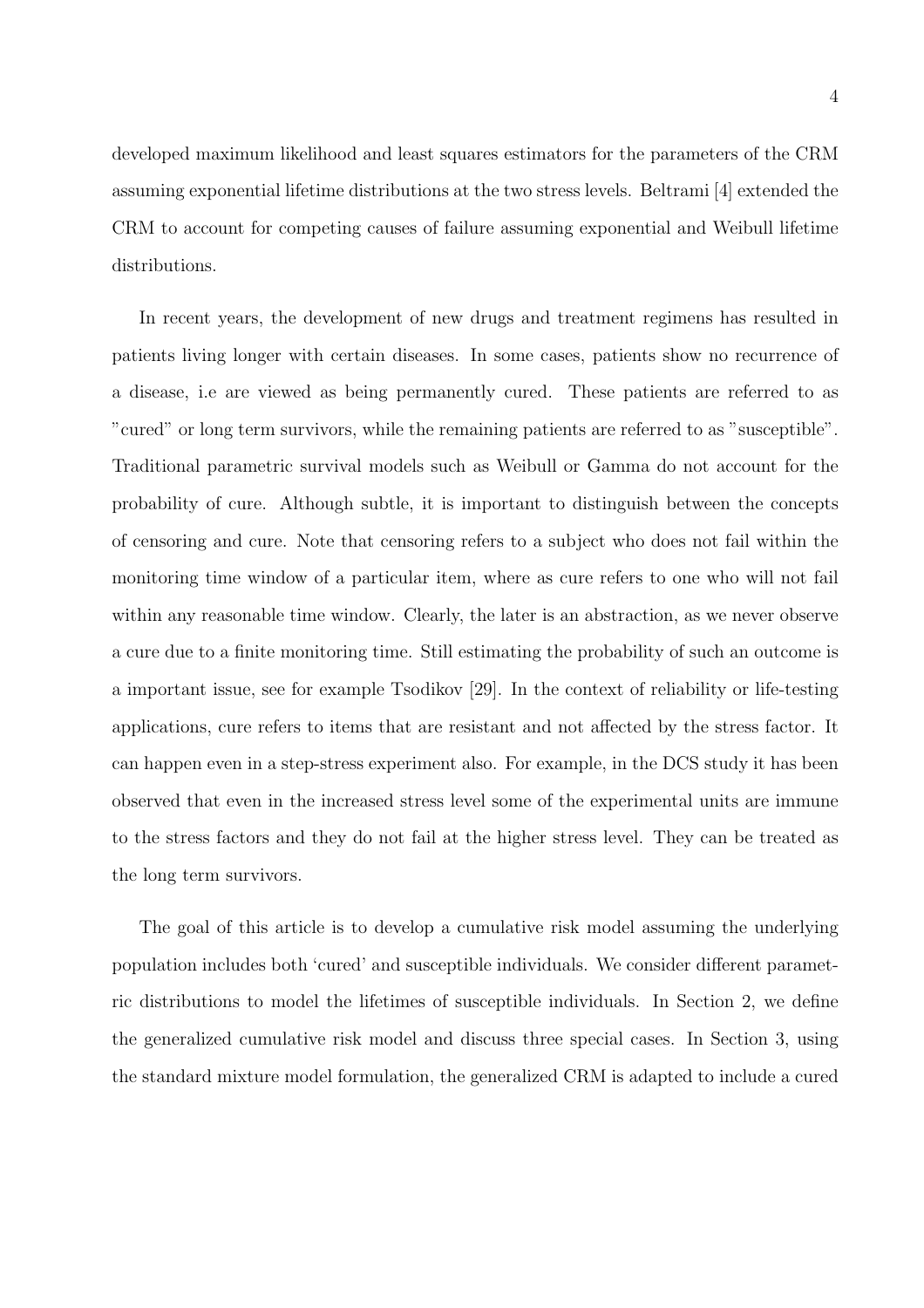fraction. The probability of being cured is modeled as a function of covariates using a logistic link. Section 4 describes an EM algorithm for obtaining the MLEs of the parameters and associated likelihood ratio tests. In Section 5, we fit different parametric models to the data on altitude decompression sickness and evaluate the goodness of fit of these models. Conclusions and future research directions are discussed in Section 6.

## 2 Generalized Cumulative Risk Model

Consider a life-testing experiment wherein the stress is changed only once during the exposure duration. We assume that all  $n$  individuals or items under study are exposed to an initial stress level  $x_1$ . The items are continuously monitored, and at some pre-specified time  $\tau_1$ , the stress level is changed (increased) to  $x_2$ . We assume that there is a latency period  $\delta$  before the effects of the increased stress are observed.

We assume that the hazard function is continuous for all  $t > 0$  and is increasing in the interval  $[\tau_1, \tau_2]$ , where  $\tau_2 = \tau_1 + \delta$ . The piecewise hazard function for the Generalized Cumulative Risk Model has the following form;

$$
h_0(t) = \begin{cases} h_{01}(t) & \text{if } 0 < t \le \tau_1 \\ a + bt & \text{if } \tau_1 < t < \tau_2 \\ h_{03}(t) & \text{if } \tau_2 \le t < \infty \end{cases}
$$
 (1)

Here  $h_{01}(t) > 0$  and  $h_{03}(t) > 0$  are continuous functions for  $t > 0$ , and

$$
\int_0^\infty h_0(t)dt = \infty.
$$
 (2)

The parameters a and b are such that the hazard function  $h_0(t)$  is a continuous function for  $t > 0$ . Therefore, a and b satisfy the following conditions:

$$
a + b\tau_1 = h_{01}(\tau_1), \tag{3}
$$

$$
a + b\tau_2 = h_{03}(\tau_2). \tag{4}
$$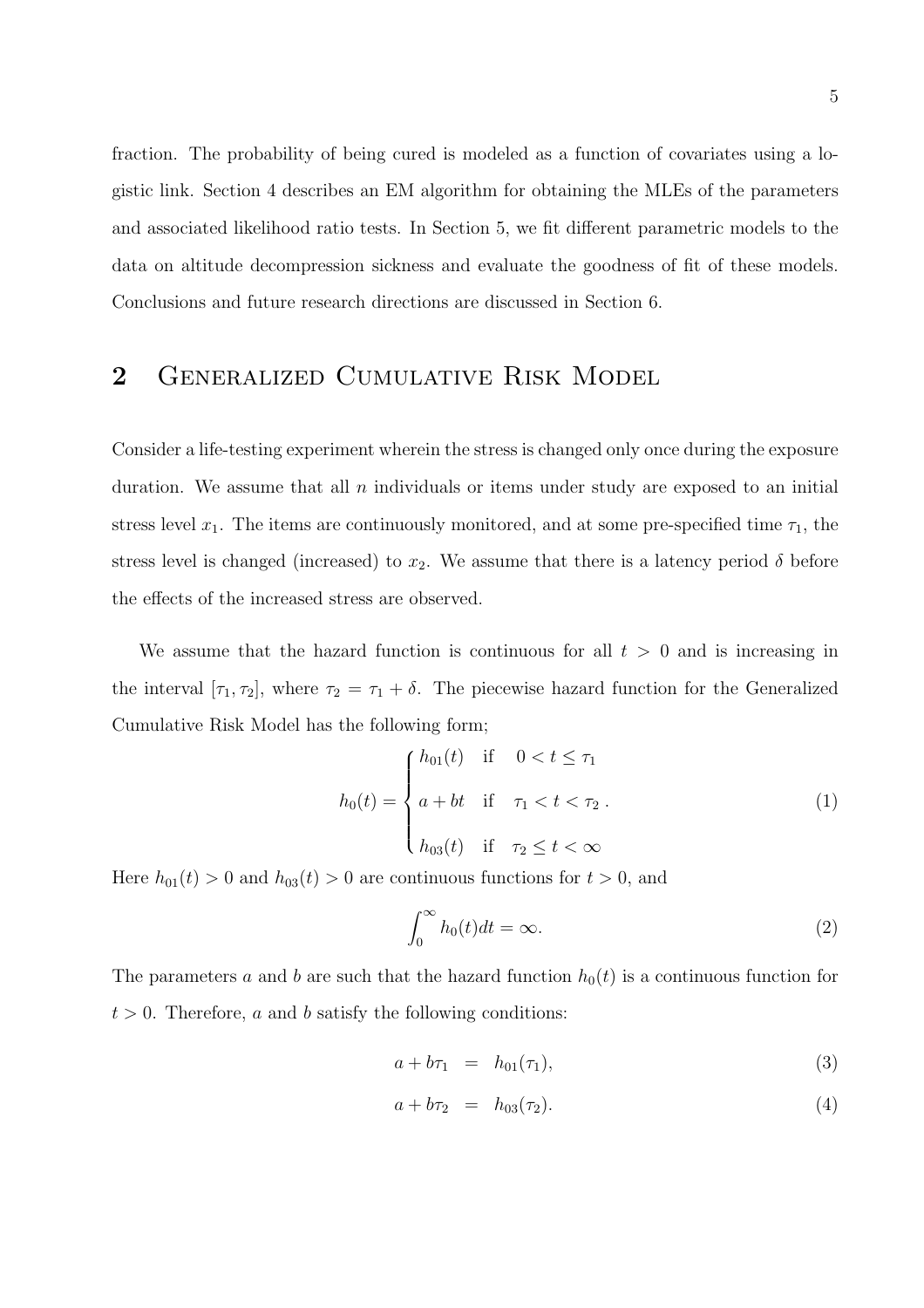Note that, although for mathematical tractability, we assume the hazard function to be linear in the interval  $[\tau_1, \tau_2]$ , other smooth functions may be considered.

The generalized cumulative risk model, as defined through the hazard function (1), is an extension of the cumulative risk model proposed by Kannan et al. [17]. The authors considered the case when  $h_{01} = \lambda_1$  and  $h_{03}(t) = \lambda_2$ , i.e. exponential distributions with different scale parameters.

When  $\tau_2 \downarrow \tau_1 = \tau$  (say), then (1) takes the form

$$
h_0(t) = \begin{cases} h_{01}(t) & \text{if } 0 < t \le \tau \\ h_{03}(t) & \text{if } \tau < t < \infty. \end{cases} \tag{5}
$$

Equation (5) is the hazard function for the cumulative exposure model in the case of exponential hazards (see Balakrishnan [2] or Kateri and Balakrishnan [19]), and the hazard function of the model proposed by Khamis and Higgins [21] in the case of Weibull hazards, when the two shape parameters are equal. It can also be observed as an generalization of the tampered failure rate (TFR) model of Bhattacharyya and Soejoeti (1989). In the TFR model  $h_{01}(t)/h_{03}(t)$  is a constant.

From (1), we obtain the cumulative hazard function as

$$
H_0(t) = \begin{cases} H_{01}(t) & \text{if } 0 < t \le \tau_1 \\ H_{02}(t) & \text{if } \tau_1 < t < \tau_2, \\ H_{03}(t) & \text{if } \tau_2 \le t < \infty \end{cases}
$$
 (6)

where

$$
H_{01}(t) = \int_0^t h_{01}(u) du
$$
  
\n
$$
H_{02}(t) = H_{01}(\tau_1) + a(t - \tau_1) + \frac{b}{2}(t^2 - \tau_1^2)
$$
  
\n
$$
H_{03}(t) = H_{02}(\tau_2) + \int_{\tau_2}^t h_{03}(u) du.
$$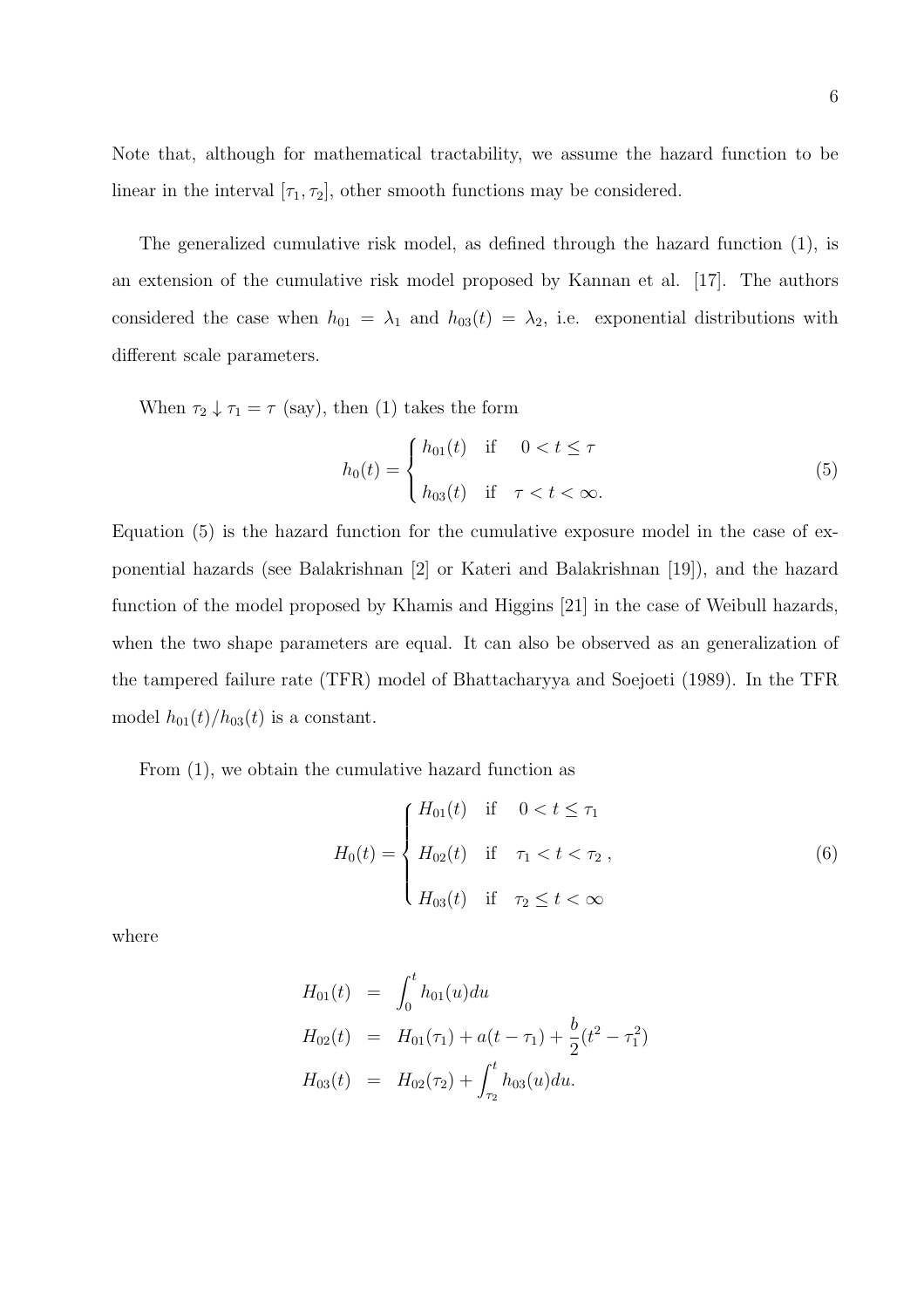Therefore, the survival function is given by

$$
S_0(t) = \begin{cases} e^{-H_{01}(t)} & \text{if } 0 < t \le \tau_1 \\ e^{-H_{02}(t)} & \text{if } \tau_1 < t < \tau_2 \\ e^{-H_{03}(t)} & \text{if } \tau_2 \le t < \infty. \end{cases}
$$
 (7)

Note that due to the condition (2), (7) is a proper survival function. The associated probability density function (PDF) is

$$
f_0(t) = \begin{cases} f_{01}(t) & \text{if } 0 < t \le \tau_1 \\ f_{02}(t) & \text{if } \tau_1 < t < \tau_2 \\ f_{03}(t) & \text{if } \tau_2 \le t < \infty, \end{cases}
$$
 (8)

where

$$
f_{01}(t) = h_{01}(t) e^{-H_{01}(t)}, \quad f_{02}(t) = (a + bt) e^{-H_{02}(t)}, \quad f_{03}(t) = h_{03}(t) e^{-H_{03}(t)}.
$$
 (9)

### 2.1 Special Cases

In this subsection, we describe three special cases of the generalized cumulative risk model.

WEIBULL MODEL: The Weibull distribution is one of the most widely used parametric distribution in the survival analysis and reliability literature to analyze lifetime data. The PDF of a two-parameter Weibull distribution has the following form:

$$
f(t) = \alpha \lambda t^{\alpha - 1} e^{-\lambda t^{\alpha}}; \quad x > 0.
$$
 (10)

Here  $\alpha > 0$  and  $\lambda > 0$  are the shape and scale parameters, respectively.

Therefore, we have

$$
h_{01}(t) = \alpha_1 \lambda_1 t^{\alpha_1 - 1}, \quad h_{03}(t) = \alpha_2 \lambda_2 t^{\alpha_2 - 1} \tag{11}
$$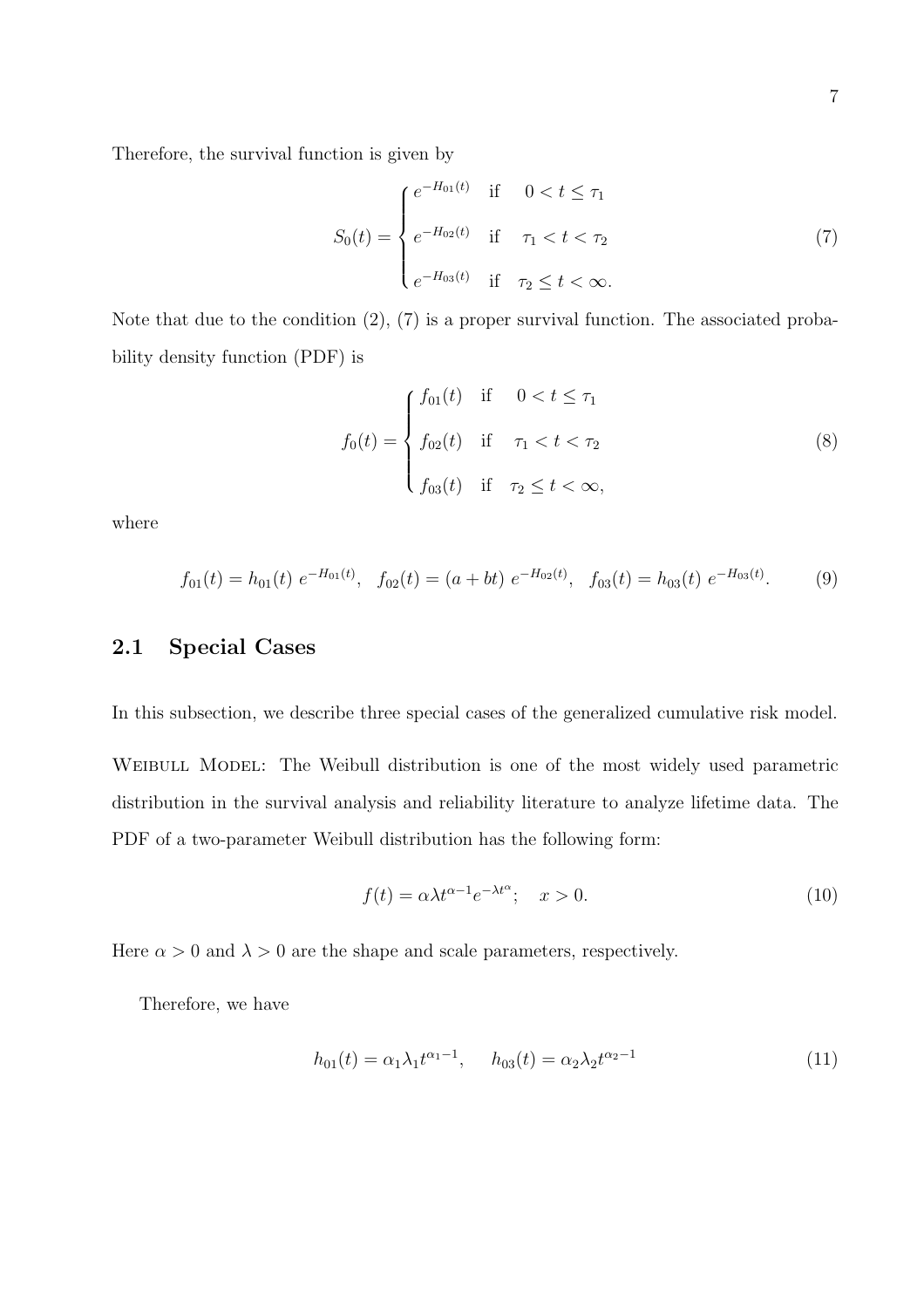and

$$
H_{01}(t) = \lambda_1 t^{\alpha_1},
$$
  
\n
$$
H_{02}(t) = \lambda_1 \tau_1^{\alpha_1} + a(t - \tau_1) + \frac{b}{2} (t^2 - \tau_1^2)
$$
  
\n
$$
H_{03}(t) = \lambda_1 \tau_1^{\alpha_1} + a(\tau_2 - \tau_1) + \frac{b}{2} (\tau_2^2 - \tau_1^2) + (\lambda_2 \tau_2^{\alpha_2} - \lambda_2 t^{\alpha_2}).
$$

LINEAR FAILURE RATE DISTRIBUTION: The probability density function of a two-parameter linear failure rate distribution for  $\alpha > 0$  and  $\lambda > 0$ , is given by

$$
f(t) = (\alpha + \lambda t)e^{-\alpha t - \frac{\lambda t^2}{2}}.
$$
\n(12)

In this case,

$$
h_{01}(t) = \alpha_1 + \lambda_1 t, \quad h_{03}(t) = \alpha_2 + \lambda_2 t \tag{13}
$$

and

$$
H_{01}(t) = \alpha_1 t + \frac{\lambda_1 t^2}{2},
$$
  
\n
$$
H_{02}(t) = \alpha_1 \tau_1 + \frac{\lambda_1 \tau_1^2}{2} + a(t - \tau_1) + \frac{b}{2} (t^2 - \tau_1^2)
$$
  
\n
$$
H_{03}(t) = \alpha_1 \tau_1 + \frac{\lambda_1 \tau_1^2}{2} + a(\tau_2 - \tau_1) + \frac{b}{2} (\tau_2^2 - \tau_1^2) + \alpha_2 (t - \tau_2) + \frac{\lambda_2}{2} (t^2 - \tau_2^2).
$$

GENERALIZED EXPONENTIAL DISTRIBUTION: This lifetime model was introduced by Gupta and Kundu [14] as an alternative to the gamma and Weibull distribution. The two-parameter generalized exponential distribution has the following PDF:

$$
f(t) = \alpha \lambda e^{-\lambda t} (1 - e^{-\lambda t})^{\alpha - 1}; \quad t > 0,
$$
\n(14)

where  $\alpha > 0$  and  $\lambda > 0$  are the shape and scale parameters, respectively.

In this case

$$
h_{01}(t) = \frac{\alpha_1 \lambda_1 e^{-\lambda_1 t} (1 - e^{-\lambda_1 t})^{\alpha_1 - 1}}{1 - (1 - e^{-\lambda_1 t})^{\alpha_1}}, \quad h_{03}(t) = \frac{\alpha_2 \lambda_2 e^{-\lambda_2 t} (1 - e^{-\lambda_2 t})^{\alpha_2 - 1}}{1 - (1 - e^{-\lambda_2 t})^{\alpha_2}}
$$
(15)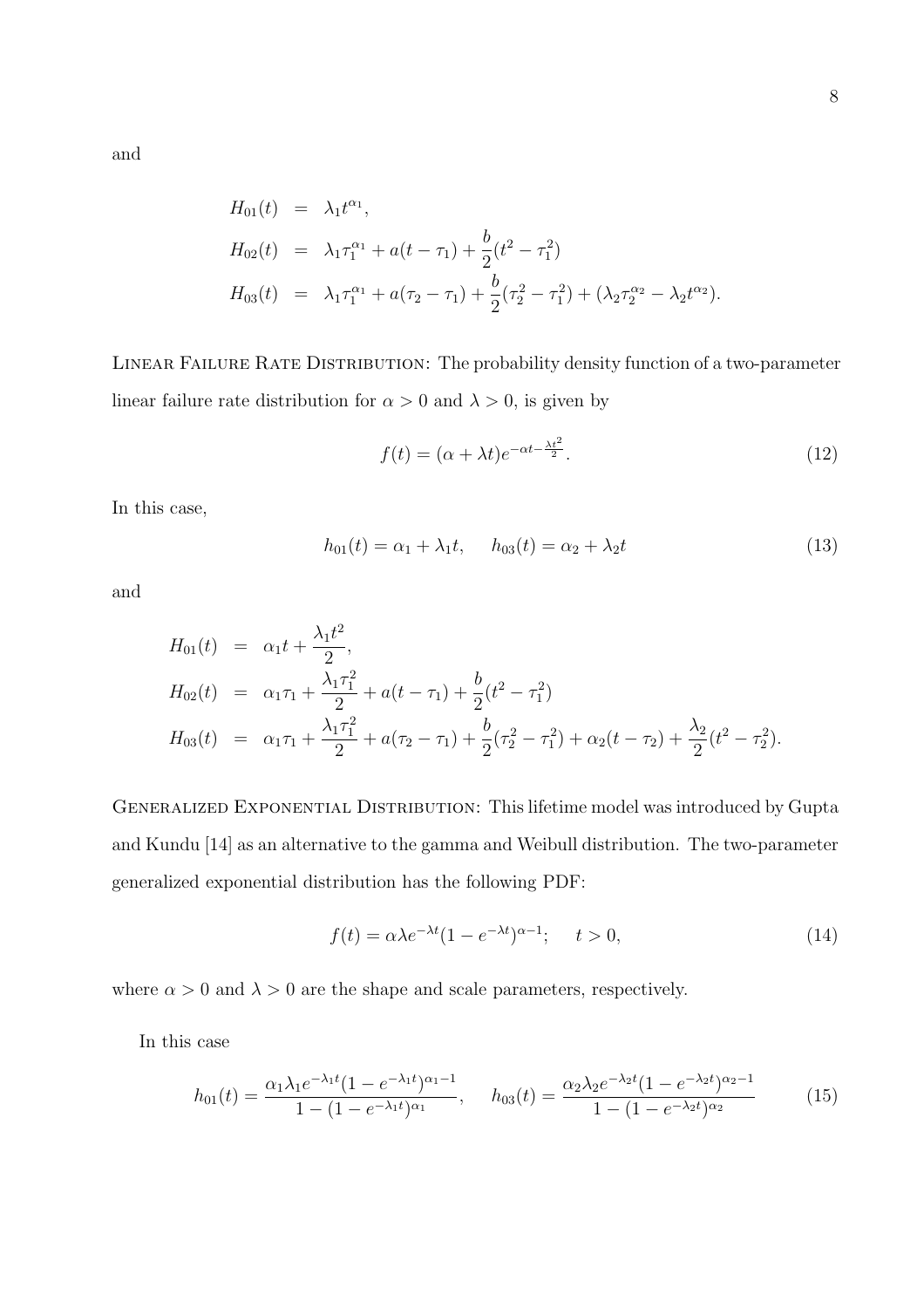and

$$
H_{01}(t) = -\ln\left(1 - (1 - e^{-\lambda_1 t})^{\alpha_1}\right),
$$
  
\n
$$
H_{02}(t) = -\ln\left(1 - (1 - e^{-\lambda_1 \tau_1})^{\alpha_1}\right) + a(t - \tau_1) + \frac{b}{2}(t^2 - \tau_1^2)
$$
  
\n
$$
H_{03}(t) = -\ln\left(1 - (1 - e^{-\lambda_1 \tau_1})^{\alpha_1}\right) + a(\tau_2 - \tau_1) + \frac{b}{2}(\tau_2^2 - \tau_1^2)
$$
  
\n
$$
-\ln\left(1 - (1 - e^{-\lambda_2 t})^{\alpha_2}\right) - \ln\left(1 - (1 - e^{-\lambda_2 \tau_2})^{\alpha_2}\right).
$$

For all three cases, let  $\mathbf{\Theta} = (\alpha_1, \alpha_2, \lambda_1, \lambda_2)$  denote the parameter vector.

## 3 CRM with Long-Term Survivors

Extensive work has been done in formulating parametric and non-parametric survival models incorporating a cured fraction, a non-zero tail probability of the survival function, starting with the seminal paper by Boag [6], who proposed a two component mixture model to analyze breast cancer data. The population of interest may be regarded as a mixture of cured and susceptible individuals/ items. In this model, the survival function for the entire population can be written as

$$
P(T > t) = S_p(t) = \pi + (1 - \pi)S(t),
$$

where  $\pi = S_p(+\infty)$  is the 'cured fraction', and  $S(t)$  with  $S(+\infty) = 0$  is the proper survival function for the 'non-cured' or the susceptible population. Since, then there has been extensive research on the cure rate model, primarily in the survival analysis literature. Interested readers may refer to the classical book by Maller and Zhou [22] or Yu et al. [32], Cancho and Bolfarine [8], Chen et al. [10], Gamel et al. [11], Kannan et al. [18], and the references cited therein.

The cumulative risk model can be extended to incorporate the cured fraction that represents individuals/items resistant to the stress factors. We assume that the susceptible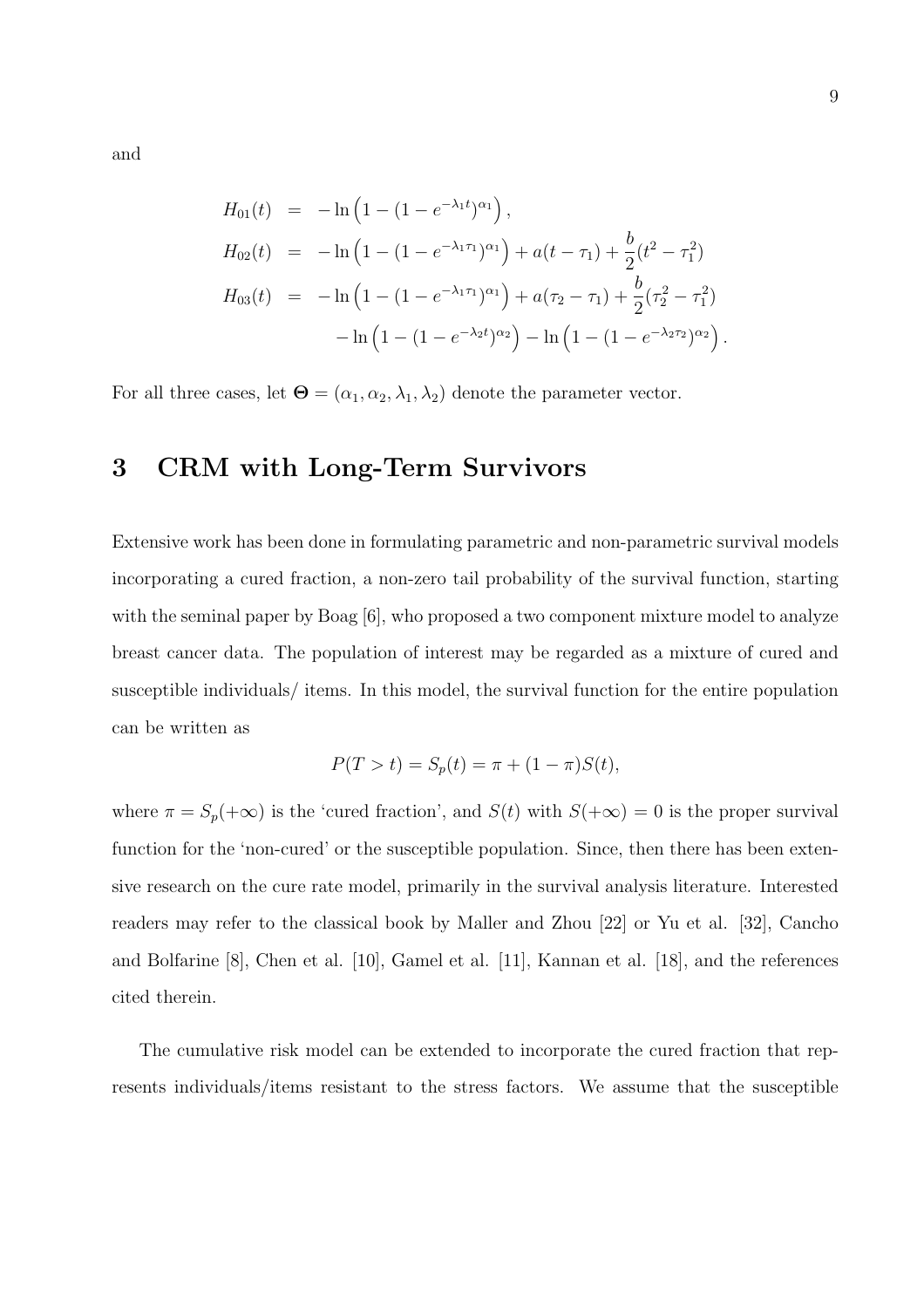population has a survival function  $S_0(\cdot)$  as defined in (7). The probability that an individual is cured is assumed to depend on a set of s covariates  $z_1, \ldots, z_s$ . Let  $\boldsymbol{z} = (1, z_1, \ldots, z_s)$ . For each individual under study with covariate vector  $z$ , we define an indicator random variable  $\Delta(z)$ , with  $\Delta(z) = 1$ , when the subject is susceptible, and  $\Delta(z) = 0$ , when the subject is cured. It is assumed that

$$
P(\Delta(z) = 0) = p(\boldsymbol{\beta}, z) = \frac{e^{\boldsymbol{\beta}' z}}{1 + e^{\boldsymbol{\beta}' z}} \quad \text{and} \quad P(\Delta(z) = 1) = 1 - p(\boldsymbol{\beta}, z) = \frac{1}{1 + e^{\boldsymbol{\beta}' z}}.
$$

Here  $\beta$  is an  $s + 1$  dimensional vector of coefficients and  $\beta_0$  represents the intercept term. Let  $S(t; \Theta, \beta, z)$  denote the survival function of an individual with covariate vector z. We have

$$
S(t; \Theta, \beta, z) = p(\beta, z) + (1 - p(\beta, z))S_0(t; \Theta),
$$
\n(16)

where  $S_0(t; \Theta)$  has the form of the cumulative risk model defined in (7).

It may be noted that we have linked the covarites only with the cure fraction and not with the survival function  $S_0(t; \Theta)$ . It may be argued that would provide more general model. Although, it may be true but it raises some questions regarding choosing the proper covariates for two different purposes, and their identifiability issues, see also Kannan et al. [18]. Due to which it has been avoided.

## 4 STATISTICAL INFERENCE

#### 4.1 Maximum Likelihood Estimation

In this section, we propose an EM algorithm to compute the maximum likelihood estimators (MLEs) of the unknown parameters, namely,  $\Theta$  and  $\beta$ . At the initial stage, we assume that δ, or equivalently,  $τ_2 = τ_1 + δ$  is known. We will then describe a procedure to estimate δ.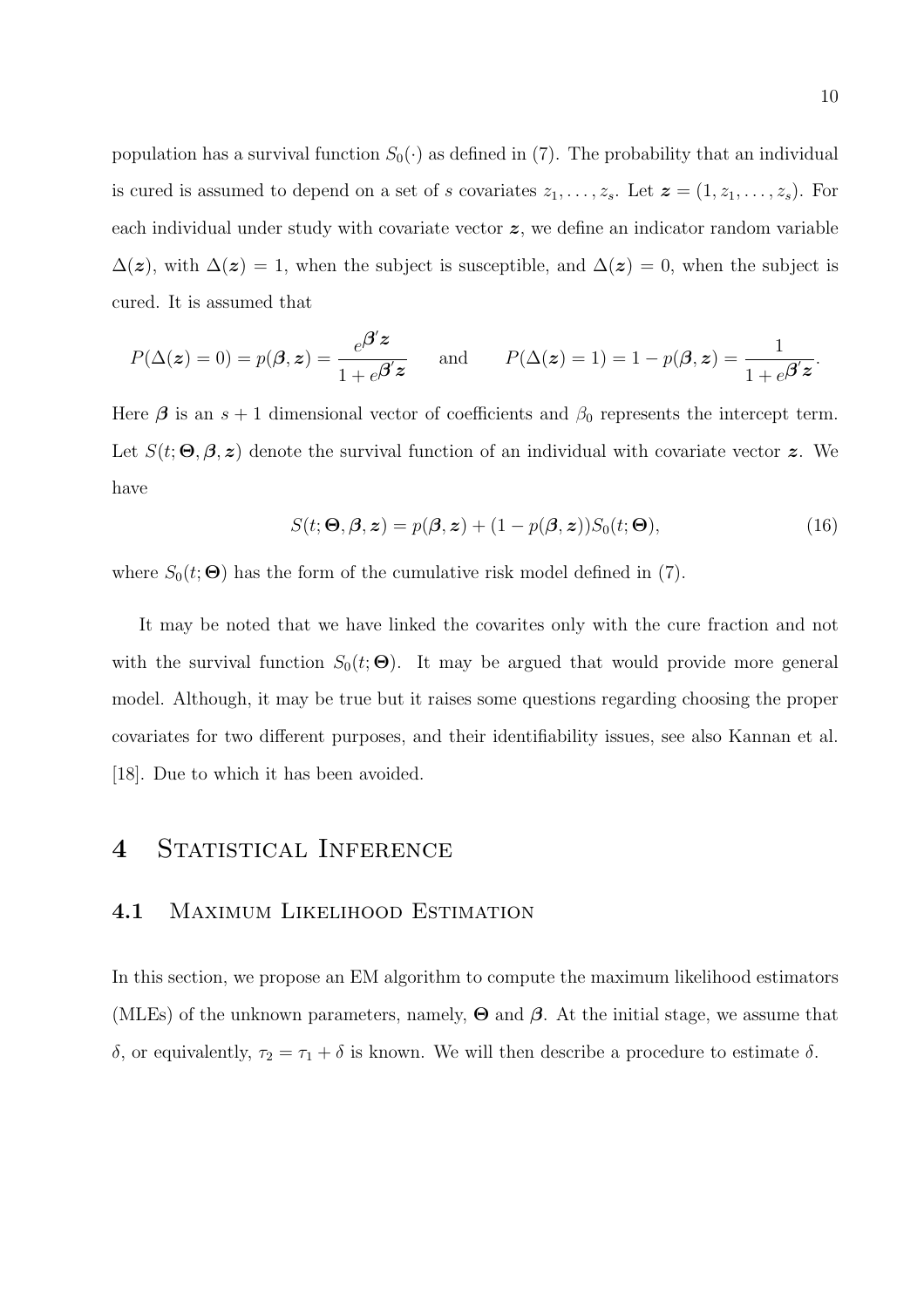The observed failure times from the step-stress experiment are denoted by

$$
0 < t_1 < \dots < t_{n_1} < \tau_1 < t_{n_1+1} < \dots < t_{n_1+n_2} < \tau_2 < t_{n_1+n_2+1} < \dots \le t_{n_1+n_2+n_3}.\tag{17}
$$

Here  $m = n_1 + n_2 + n_3$  represents the total number of failures observed. The remaining observations

$$
t_{n_1+n_2+n_3+1} < \ldots < t_{n_1+n_2+n_3+n_4},\tag{18}
$$

where  $n_4 = n - m$ , are censored. With each failure/censor time  $t_i$ , we have an associated covariate vector  $z_i$ .

Let  $I_1 = \{1, \dots, n_1\}, I_2 = \{n_1 + 1, \dots, n_1 + n_2\}, I_3 = \{n_1 + n_2 + 1, \dots, n_1 + n_2 + n_3\}$ and  $I_4 = \{n_1 + n_2 + n_3 + 1, \dots, n_1 + n_2 + n_3 + n_4\}$ . Here  $I_4$  denotes the set of censored observations. Based on the observations  $\{(t_i, z_i); i = 1, \ldots, n\}$ , the log-likelihood function can be written as

$$
l(\mathbf{\Theta}, \mathbf{\beta}) = l_1(\mathbf{\Theta}, \mathbf{\beta}) + l_2(\mathbf{\Theta}, \mathbf{\beta}), \tag{19}
$$

where

$$
l_1(\Theta, \beta) = \sum_{i \in I_1 \cup I_2 \cup I_3} \ln(1 - p(\beta, \mathbf{z}_i)) + \sum_{i \in I_1} \ln f_{01}(t_i; \Theta) + \sum_{i \in I_2} \ln f_{02}(t_i; \Theta) + \sum_{i \in I_3} \ln f_{03}(t_i; \Theta),
$$

and

$$
l_2(\boldsymbol{\Theta}, \boldsymbol{\beta}) = \sum_{i \in I_4} \ln \left\{ p(\boldsymbol{\beta}, \boldsymbol{z}_i) + (1 - p(\boldsymbol{\beta}, \boldsymbol{z}_i)) S_0(t_i; \boldsymbol{\Theta}) \right) \right\}.
$$

The maximum likelihood estimators of  $\Theta$  and  $\beta$  can be obtained by maximizing the loglikelihood function (19), and involves a  $(4+(s+1))$ -dimensional optimization problem, where s denotes the number of covariates.

The MLEs may also be obtained by treating the problem as a missing data problem and using the EM algorithm. For an individual with covariate vector  $\boldsymbol{z}$  in  $I_1 \cup I_2 \cup I_3$ , the associated random variable  $\Delta(z)$  takes the value 1. For an individual in  $I_4$ ,  $\Delta(z)$  is unobserved. Therefore, for these  $n_4$  observations, the associated  $\Delta(z)$  values are treated as missing.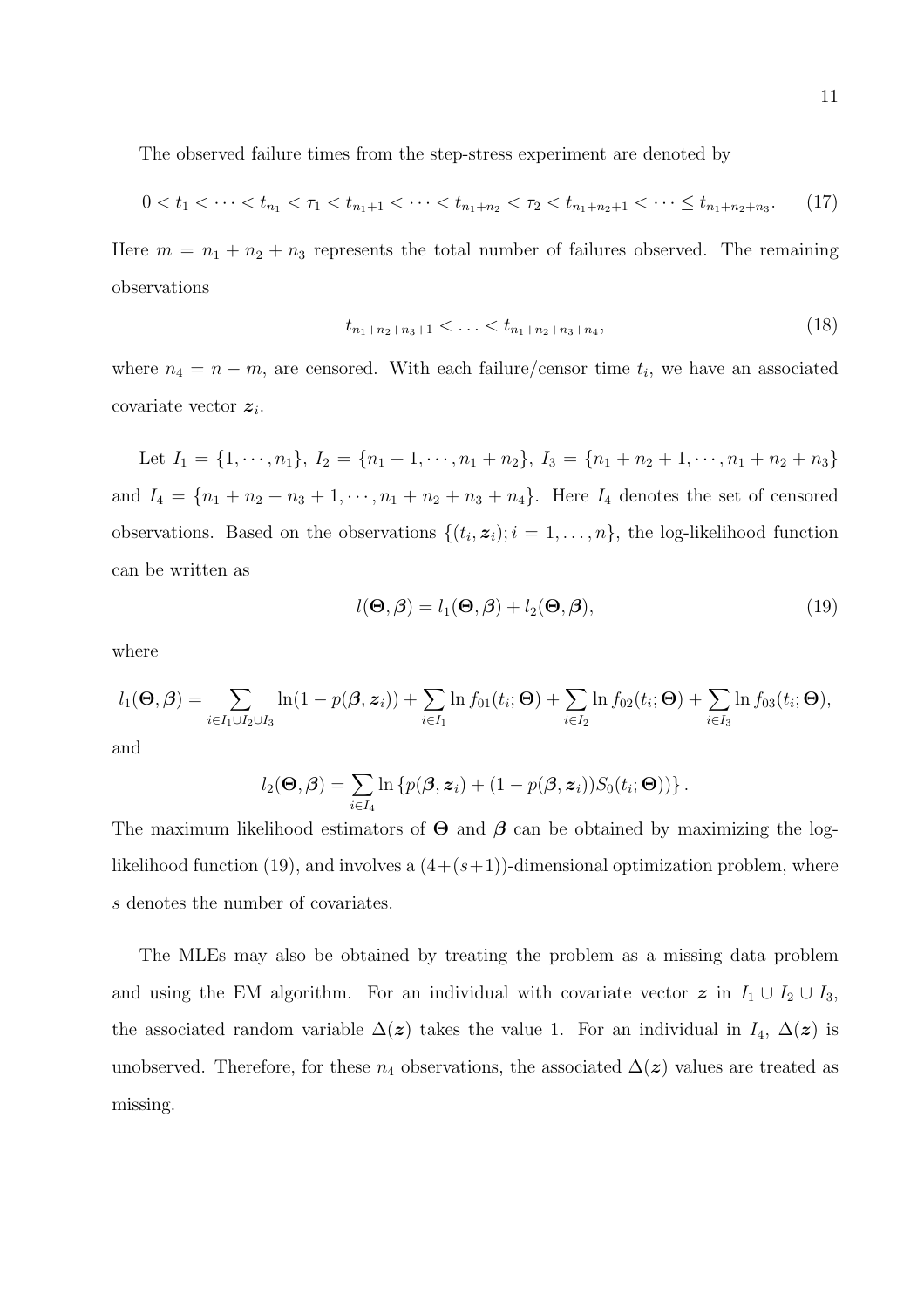At the  $k-th$  stage of the EM algorithm, let  $\Theta^{(k)}$  and  $\beta^{(k)}$  denote the estimates of the parameters  $\Theta$  and  $\beta$ , respectively. We then compute the pseudo log-likelihood function based on the missing observations ( $E$ -step). For a censored time t, two partially complete 'pseudo observation' of the form  $(t, w_1(t | \Theta^{(k)}, \beta^{(k)}, z))$  and  $(t, w_2(t | \Theta^{(k)}, \beta^{(k)}, z))$  are constructed. Here,  $w_1(t|\Theta^{(k)},\beta^{(k)},z)$  and  $w_2(t|\Theta^{(k)},\beta^{(k)},z)$  denote the conditional probabilities that the individual with covariate  $z$  belongs to the cure and susceptible group, respectively, given that the individual has survived till time  $t$ . We have

$$
w_1(t|\mathbf{\Theta}^{(k)}, \mathbf{\beta}^{(k)}, \mathbf{z}) = P(\Delta(\mathbf{z}) = 0|T > t, \mathbf{\Theta}^{(k)})
$$

and

$$
w_2(t|\Theta^{(k)},\beta^{(k)},\boldsymbol{z})=P(\Delta(\boldsymbol{z})=1|T>t,\Theta^{(k)}).
$$

We have

$$
w_1(t|\Theta^{(k)},\beta^{(k)},\mathbf{z}) = P(\Delta(\mathbf{z})=0|T>t,\Theta^{(k)},\beta^{(k)})
$$
  
= 
$$
\frac{P(T>t|\Delta(\mathbf{z})=0,\Theta^{(k)},\beta^{(k)}) \times P(\Delta(\mathbf{z})=0|\beta^{(k)})}{P(T>t|\Theta^{(k)},\beta^{(k)})}
$$
  
= 
$$
\frac{p(\beta^{(k)},\mathbf{z})}{p(\beta^{(k)},\mathbf{z})+(1-p(\beta^{(k)},\mathbf{z}))S_0(t|\Theta^{(k)})},
$$

and

$$
w_2(t|\Theta^{(k)},\beta^{(k)},z) = P(\Delta(z) = 1|T > t, \Theta^{(k)},\beta^{(k)})
$$
  
= 
$$
\frac{P(T > t|\Delta(z) = 1, \Theta^{(k)},\beta^{(k)}) \times P(\Delta(z) = 1|\beta^{(k)})}{P(T > t|\Theta^{(k)},\beta^{(k)})}
$$
  
= 
$$
\frac{(1 - p(\beta^{(k)},z))S_0(t|\Theta^{(k)})}{p(\beta^{(k)},z) + (1 - p(\beta^{(k)},z))S_0(t|\Theta^{(k)})}.
$$

Therefore, the 'pseudo log-likelihood' function,  $L_{pseudo}(\Theta, \beta)$  based on the missing observation is given by

$$
l_{pseudo}(\boldsymbol{\Theta},\boldsymbol{\beta}|\boldsymbol{\Theta}^{(k)},\boldsymbol{\beta}^{(k)})\ =\ l_1(\boldsymbol{\Theta},\boldsymbol{\beta})
$$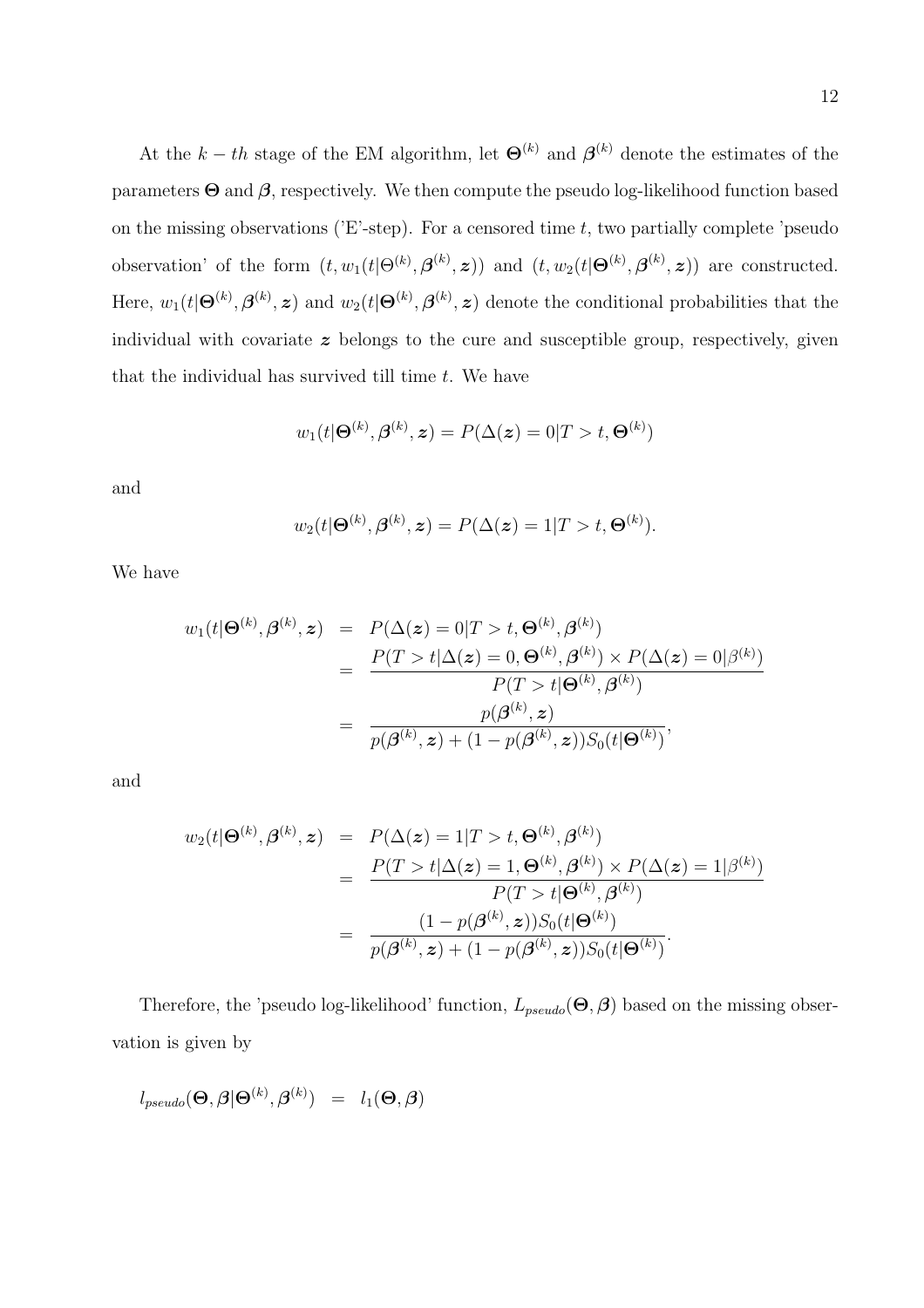+ 
$$
\sum_{i \in I_4} \left\{ w_1(t_i | \Theta^{(k)}, \beta^{(k)}) \ln p(\beta, z_i) + w_2(t_i | \Theta^{(k)}, \beta^{(k)}) \ln \left[ (1 - p(\beta, z_i)) S_0(t_i | \Theta) \right] \right\}
$$
  
\n= 
$$
\sum_{i \in I_1 \cup I_2 \cup I_3} \ln(1 - p(\beta, z_i)) + \sum_{i \in I_4} w_1(t_i | \Theta^{(k)}, \beta^{(k)}) \ln p(\beta, z_i) + \sum_{i \in I_4} w_2(t_i | \Theta^{(k)}, \beta^{(k)}) \ln(1 - p(\beta, z_i)) + \sum_{i \in I_1} \ln f_{01}(t_i | \Theta) + \sum_{i \in I_2} \ln f_{02}(t_i | \Theta) + \sum_{i \in I_3} w_2(t_i | \Theta^{(k)}, \beta^{(k)}) \ln S_0(t_i | \Theta)
$$
  
\n= 
$$
g_1(\beta | \Theta^{(k)}, \beta^{(k)}) + g_2(\Theta | \Theta^{(k)}) \quad \text{(say)}, \quad (20)
$$

where

$$
g_1(\boldsymbol{\beta}|\Theta^{(k)},\boldsymbol{\beta}^{(k)}) = \sum_{i \in I_1 \cup I_2 \cup I_3} \ln(1 - p(\boldsymbol{\beta}, \boldsymbol{z}_i)) + \sum_{i \in I_4} w_1(t_i|\Theta^{(k)},\boldsymbol{\beta}^{(k)}) \ln p(\boldsymbol{\beta}, \boldsymbol{z}_i) + \sum_{i \in I_4} w_2(t_i|\Theta^{(k)},\boldsymbol{\beta}^{(k)}) \ln(1 - p(\boldsymbol{\beta}, \boldsymbol{z}_i)), \tag{21}
$$

and

$$
g_2(\mathbf{\Theta}|\mathbf{\Theta}^{(k)}) = g_3(\mathbf{\Theta}) + \sum_{i \in I_4} w_2(t_i|\mathbf{\Theta}^{(k)}, \mathbf{\beta}^{(k)}) \ln S_0(t_i|\mathbf{\Theta}). \tag{22}
$$

Here

$$
g_3(\mathbf{\Theta}) = \sum_{i \in I_1} \ln f_{01}(t_i | \mathbf{\Theta}) + \sum_{i \in I_2} \ln f_{02}(t_i | \mathbf{\Theta}) + \sum_{i \in I_3} \ln f_{03}(t_i | \mathbf{\Theta}).
$$
 (23)

The 'M'-step of the EM algorithm involves maximization of  $l_{pseudo}(\Theta|\Theta^{(k)})$  with respect to the unknown parameters.

Assuming a model with no covariates, and denoting  $p(\beta, z) = p$ , the function (21) reduces to

$$
g_1(p|\Theta^{(k)}, p^{(k)}) = m \ln(1-p) + \ln p \sum_{i \in I_4} w_1(t_i|\Theta^{(k)}, p^{(k)}) + \ln(1-p) \sum_{i \in I_4} w_2(t_i|\Theta^{(k)}, p^{(k)}), \tag{24}
$$

where

$$
w_1(t_i|\Theta^{(k)}, p^{(k)}) = \frac{p^{(k)}}{p^{(k)} + (1 - p^{(k)})S_0(t_i|\Theta^{(k)})}
$$
(25)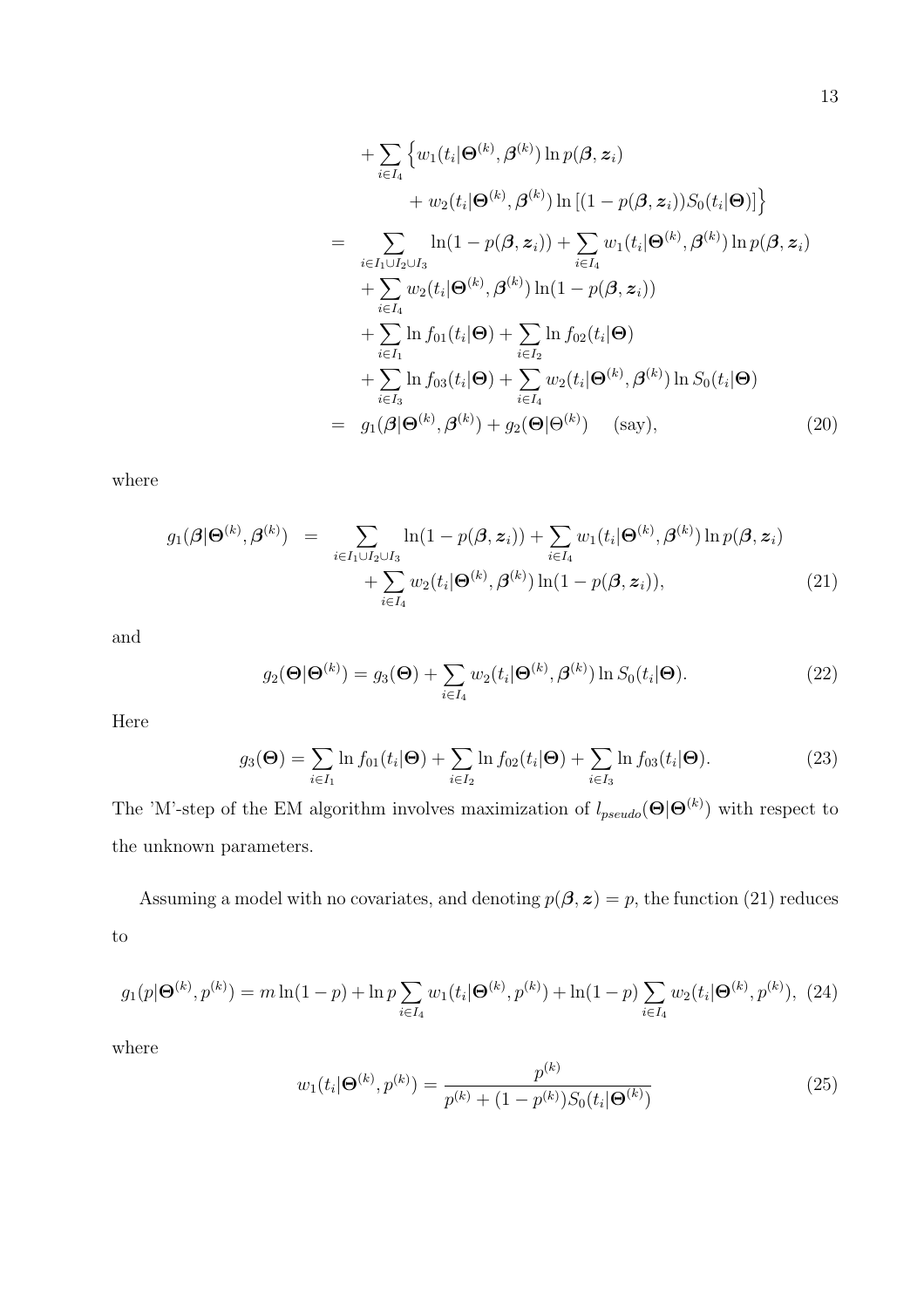and

$$
w_2(t_i|\mathbf{\Theta}^{(k)}, p^{(k)}) = \frac{(1-p^{(k)})S_0(t_i|\mathbf{\Theta}^{(k)})}{p^{(k)} + (1-p^{(k)})S_0(t_i|\mathbf{\Theta}^{(k)})}.
$$
\n(26)

Therefore

$$
p^{(k+1)} = \frac{\sum_{i \in I_4} w_1(t_i | \Theta^{(k)}, p^{(k)})}{n}.
$$
\n(27)

If the model includes covariates, a Newton-Raphson type method or other optimization techniques may be used to maximize the functions  $g_1(\boldsymbol{\beta}|\boldsymbol{\Theta}^{(k)}, \boldsymbol{\beta}^{(k)})$  and  $g_2(\boldsymbol{\Theta}|\boldsymbol{\Theta}^{(k)})$ .

So far we have assumed that  $\delta$  is known. Since in practice  $\delta$  is unknown we estimate δ by maximizing the profile likelihood function with respect to δ. Since it cannot be done analytically we have suggested to use grid search method for this purpose. For each  $\delta$ we compute the MLEs of the unknown parameters as suggested above and obtaine the corresponding likelihood value, and then choose that  $\delta$  for which the likelihood value is maximum. The detailed implementation procedure will be explained in the Data Analysis section.

#### 4.2 TESTING OF HYPOTHESIS

In this section, we describe three hypotheses of interest and derive the corresponding likelihood ratio tests. In all the cases the exact tests are not available, hence, we rely on the asymptotic tests. Since the sample size is not very small, it is well known that the asymptotic tests work resonabley well.

PROBLEM 1:

$$
\mathcal{H}_{01} : \alpha_1 = \alpha_2 \quad \text{vs.} \quad \mathcal{H}_{11} : \alpha_1 \neq \alpha_2. \tag{28}
$$

The hypothesis tests the equality of the shape parameters of the corresponding lifetime distributions at the two different stress levels. Under the null hypothesis, the maximization of  $g_2(\Theta|\Theta^{(k)})$  involves a three-dimensional optimization. Letting  $l_{01}$  and  $l_{11}$  denote the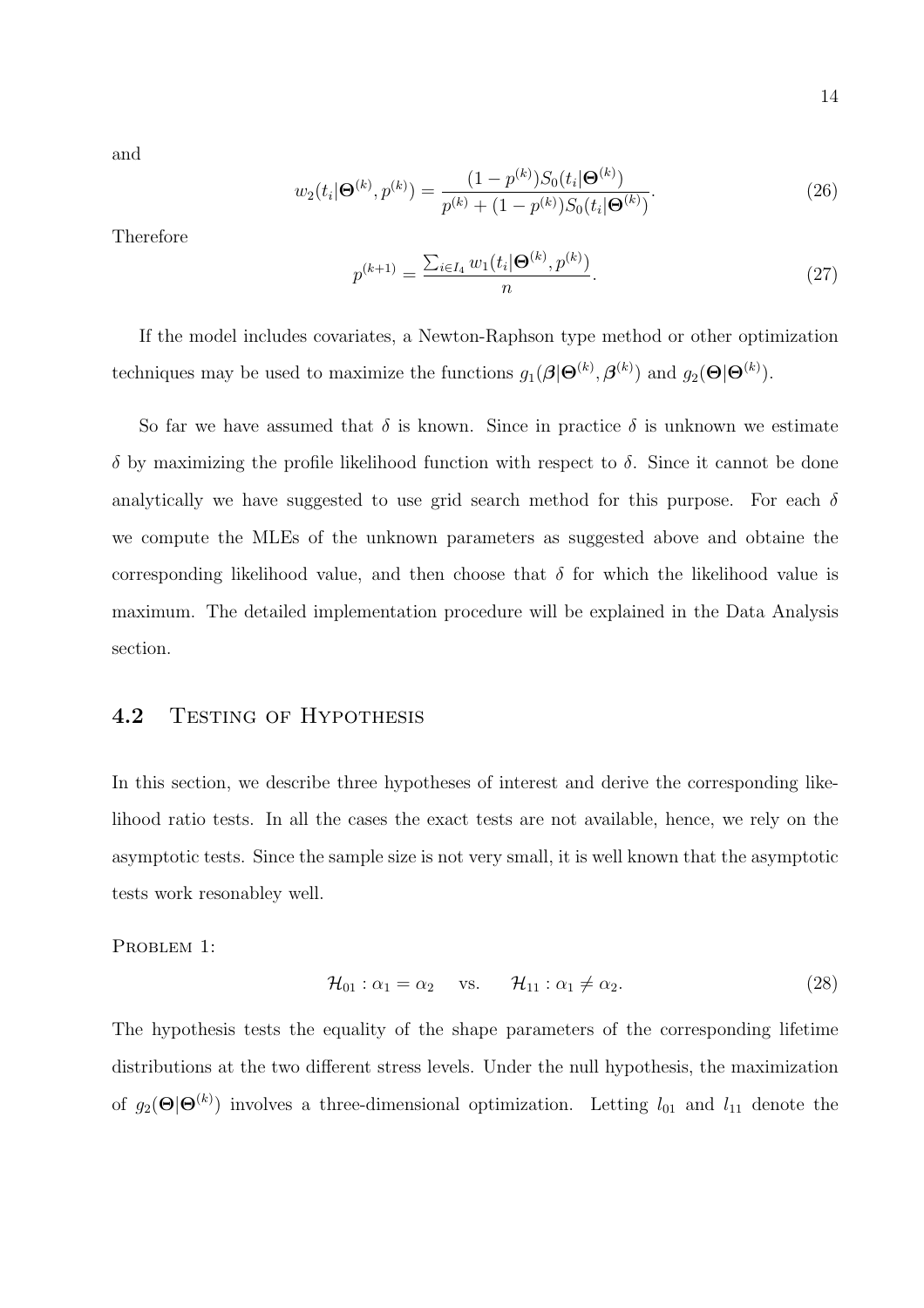maximized log-likelihood values under the null and alternative hypothesis, respectively, we have

$$
-2(l_{01} - l_{11}) \sim \chi_1^2. \tag{29}
$$

PROBLEM 2:

$$
\mathcal{H}_{02} : \alpha_1 = \alpha_2 = 1 \quad \text{vs.} \quad \mathcal{H}_{12} : \alpha_1 = \alpha_2 \neq 1. \tag{30}
$$

The null hypothesis states that the lifetime distributions at the two different stress levels are exponential. Under the null hypothesis, the maximization of  $g_2(\Theta|\Theta^{(k)})$  involves a twodimensional optimization. Letting  $l_{02}$  and  $l_{12} (= l_{11})$  denote the maximized log-likelihood values under the null and alternative hypothesis, respectively, we have

$$
-2(l_{02} - l_{12}) \sim \chi_1^2. \tag{31}
$$

PROBLEM 3:

$$
\mathcal{H}_{03} : \beta_1 = \beta_1 = \ldots = \beta_s = 0 \quad \text{vs.} \quad \mathcal{H}_{13} : \text{At least one of them is not 0} \tag{32}
$$

This is a test of the significance of the covariates. In the EM algorithm, the 'M'-step that involves the maximization of  $g_1(p|\mathbf{\Theta}^{(k)}, p^{(k)})$  can be performed explicitly. From the likelihood ratio test, it follows that

$$
-2(l_{03} - l_{13}) \sim \chi_s^2,\tag{33}
$$

where  $l_{03}$  and  $l_{13}$  denote the maximized log-likelihood values under the null and alternative hypothesis, respectively.

PROBLEM 4:

$$
\mathcal{H}_{04} : p = 0 \quad \text{vs.} \quad \mathcal{H}_{14} : p > 0. \tag{34}
$$

This test assesses whether or not the underlying population has a cure fraction. Since 0 is a boundary point of p, using Theorem 3 of Self and Liang [26], it follows that

$$
-2(l_{04} - l_{14}) \sim \frac{1}{2} + \frac{1}{2}\chi_1^2.
$$
\n(35)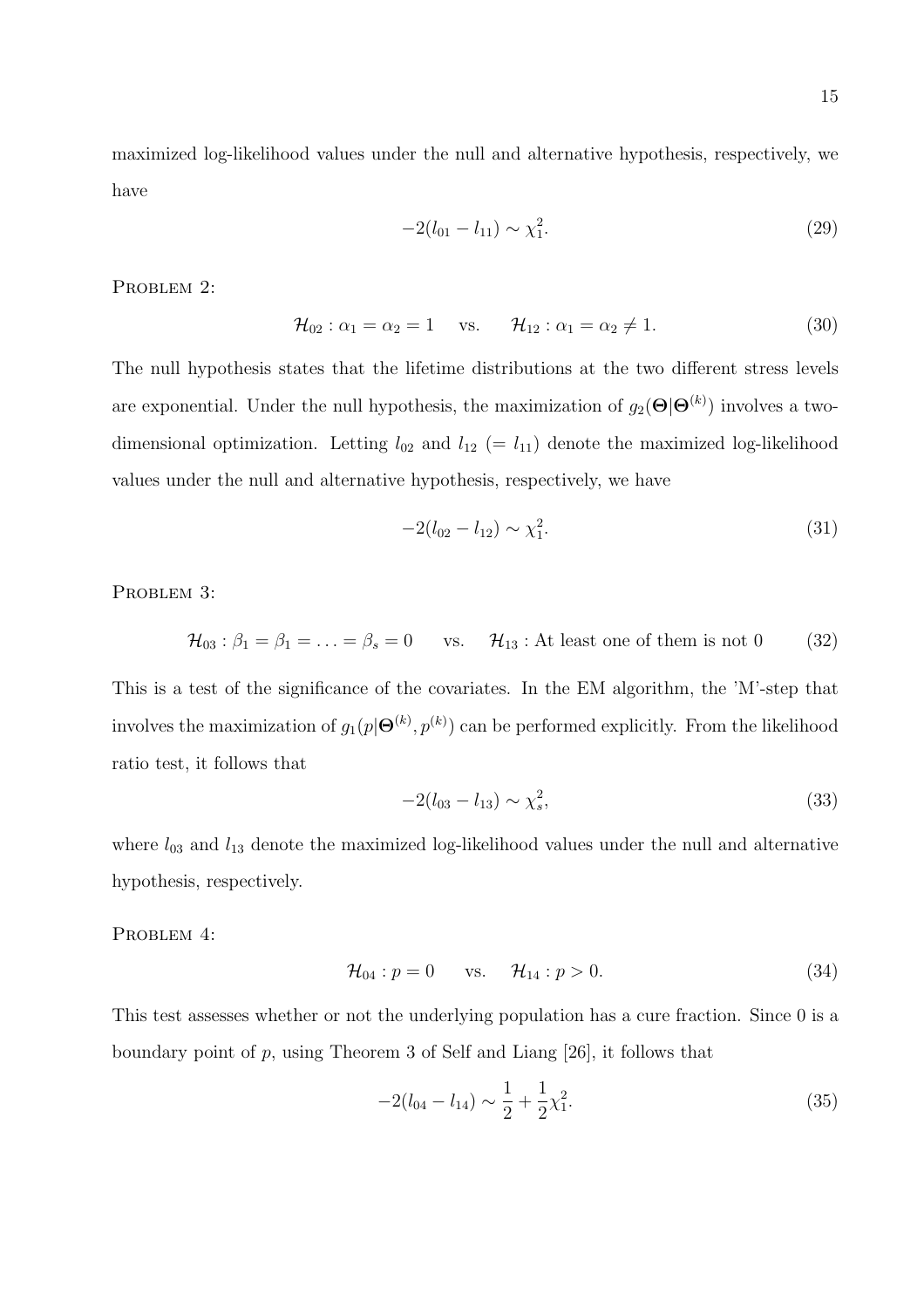Here  $l_{04}$  and  $l_{14}$  denote the maximized log-likelihood values under the null and alternative hypothesis, respectively. It may be mentioned that in this case  $l_{14} = l_{03}$ .

## 5 Data Analysis and Simulation Experiments

#### 5.1 DATA ANALYSIS

The motivation for this research comes from a study on altitude decompression sickness conducted by the Air Force Research Laboratory (AFRL). In the study, human subjects were exposed to simulated altitude in a hypobaric chamber. Subjects were exposed to different altitudes, varying denitrogenation times, exposure duration, different breathing gas mixtures during the exposure, and levels of exercise as determined by the flight protocol. During the exposure, subjects were constantly monitored for symptoms of DCS. If a subject exhibited any of the symptoms associated with DCS, the experiment was terminated and the subject repressurized to ground level. Subjects who did not exhibit any symptoms during the exposure period are assumed to be censored.

During exposure to altitude, the gas exchange processes in the tissues are unable to expel the excess nitrogen causing supersaturation. These gases which come out of solution when tissues are sufficiently supersaturated collect as bubbles in the tissue. To delay the onset of bubbles, researchers suggest either a staged decompression to altitude or prebreathing pure oxygen prior to exposure to allow nitrogen diffusion through desaturation.

The data that we consider here comes from one of the flight profiles that involved a staged ascent. 40 subjects were placed in the hypobaric chamber and exposed to an initial altitude of 18,000 feet. After four hours (240 minutes), the altitude was increased to 35,000 feet and the experiment continued for another three hours. In the first four hours of the exposure, prior to the increase in altitude, 7 subjects reported DCS symptoms. At the end of the study,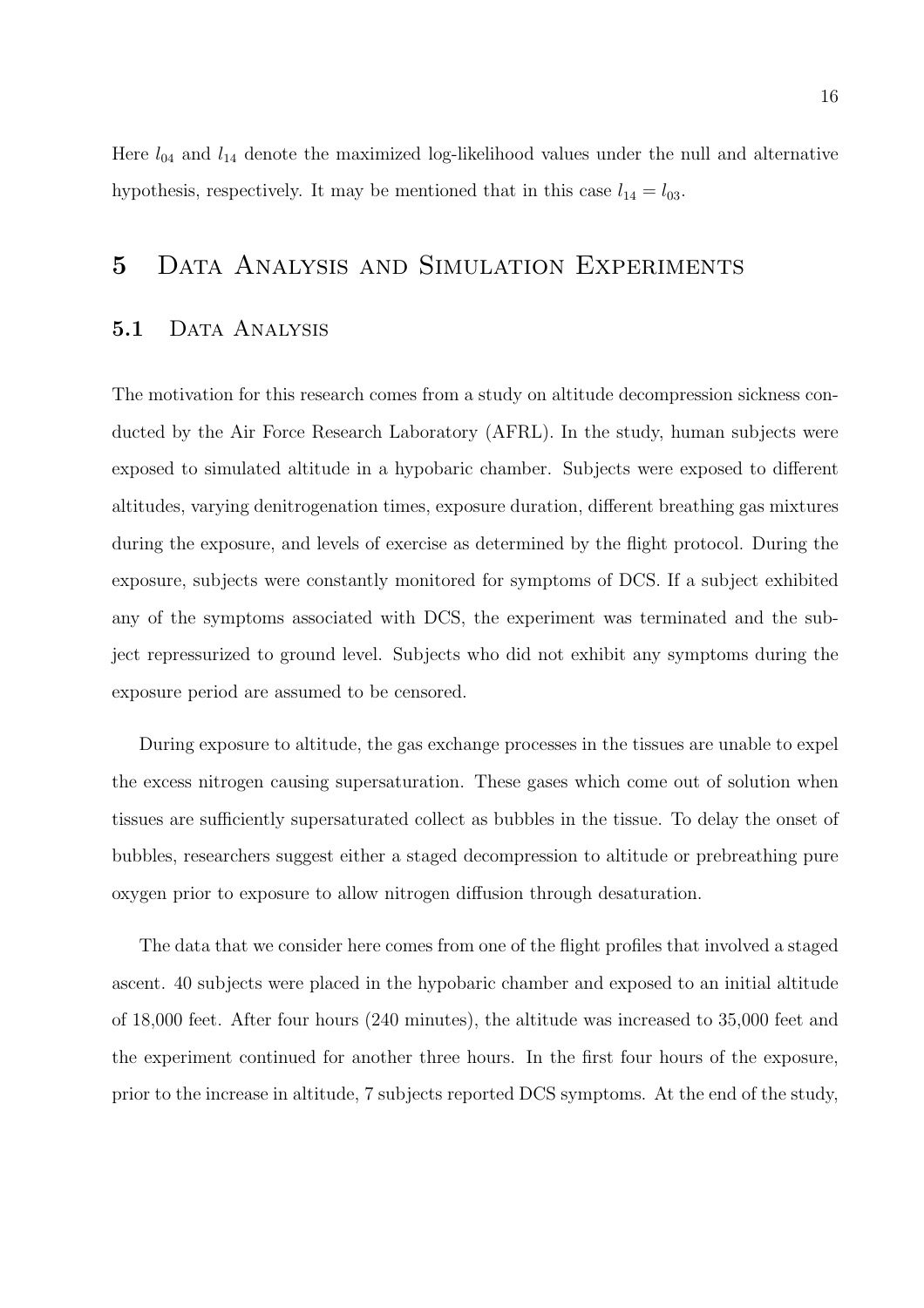a total of 31 subjects reported DCS. The remaining 9 subjects were asymptomatic at the end of the study. In the AFRL study, researchers noted that there were several individuals who remained asymptomatic regardless of the exposure duration and the final altitude. These individuals represent the cure population, and researchers were interested in determining the characteristics that caused immunity. The staged ascent profile is an example of a simple step-stress experiment and the presence of a cure population makes the dataset ideal for the proposed model.

In the experiment, we have  $\tau_1 = 240$  but the value of  $\tau_2$  is unknown. We fit a cumulative risk model to the data and estimate the unknown parameters for fixed  $\tau_2$ , assuming it to be known. We vary the value of  $\tau_2$  and employ a discrete optimization with a grid size of 5 minutes to find the value at which the likelihood is maximum.

The MLEs of the parameters of the cumulative risk model assuming Weibull, linear failure rate (LFR) and generalized exponential (GE) hazards, their associated standard errors (within parentheses), the corresponding maximized log-likelihood (MLL) values, the Kolmogorov-Smirnov (K-S) distances between the empirical and fitted distributions, and the p values for the K-S test are presented in Table 1.

| Model      | $\alpha_1$ | $\alpha_2$ | $\lambda_1$ | $\lambda_2$ | $\mathcal{p}$ | LL         | $K-S$  | $p$ -value |
|------------|------------|------------|-------------|-------------|---------------|------------|--------|------------|
|            |            |            |             |             |               |            |        |            |
| Weibull    | 2.4972     | 1.5390     | 0.2341      | 0.9762      | 0.1820        | $-38.7093$ | 0.0502 | 0.7519     |
|            | (0.4213)   | (0.2587)   | (0.0378)    | (0.1175)    | (0.0298)      |            |        |            |
| <b>LFR</b> | 0.0985     | 6.8254     | 0.0102      | 1.0915      | 0.2214        | $-41.1311$ | 0.0949 | 0.2114     |
|            | (0.0118)   | (1.2319)   | (0.0008)    | (0.2478)    | (0.0215)      |            |        |            |
| GE         | 5.0066     | 2.6427     | 1.3461      | 3.6877      | 0.1589        | $-39.6485$ | 0.0589 | 0.6998     |
|            | (0.9567)   | (0.4565)   | (0.3534)    | (0.7567)    | (0.0198)      |            |        |            |
| KH         | 1.2454     | 1.9290     | 0.2003      | 0.7446      | 0.1975        | $-39.0482$ | 0.1007 | 0.1723     |
|            | (0.1775)   | (0.3318)   | (0.0397)    | (0.1114)    | (0.0298)      |            |        |            |

Table 1: Parameter Estimates for the Models without Covariates.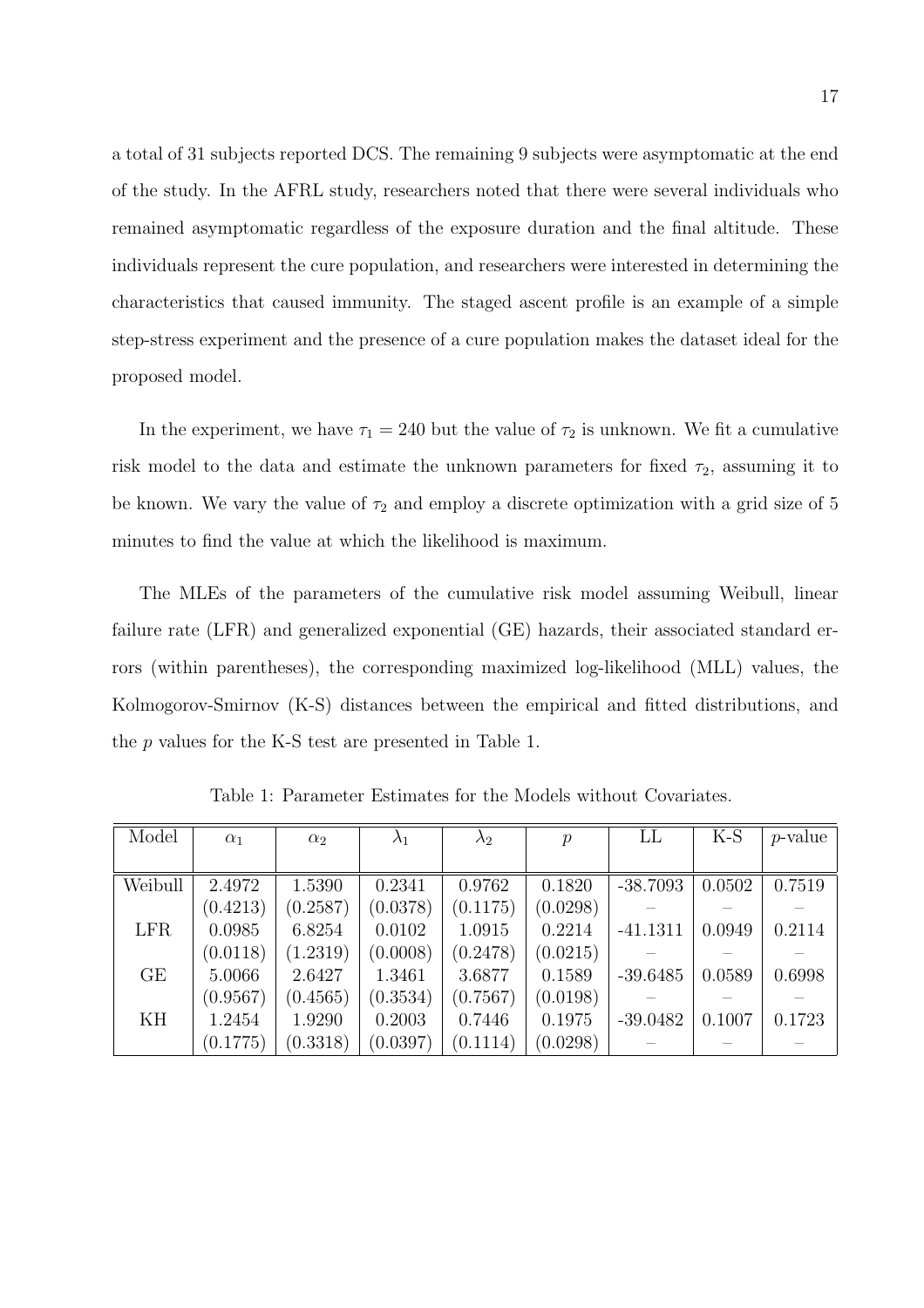For comparison purposes, we also fit the Khamis and Higgins [21] model with a cure fraction. The Khamis and Higgins [21] model with Weibull hazards is a special case of the cumulative risk model with  $\delta = 0$ , i.e.  $\tau_1 = \tau_2$ 

If we examine the maximized log-likelihood values and the K-S distances, it is clear that the Weibull model provides the best fit. The Kaplan-Meier estimator of the survival function and the survival function based on the Weibull model are provided in Figure 1. The two curves are very close, indicating the Weibull model is indeed a good fit for the data. Using a grid search, the estimate of  $\tau_2$  was found to be 350 minutes. This implies a lag of 110 minutes (almost 2 hours) before the effects of the increased altitude are observed. The cumulative hazard function with the estimated value of  $\tau_2$  is provided in Figure 2. We also obtain an estimate of the cure fraction  $p$ . For the Weibull model, we estimate  $18\%$  of the population to be asymptomatic.

We can test whether or not the population has a cure fraction by using the procedures outlined in Section 4.2. Under the null hypothesis  $\mathcal{H}_{04}$ , the MLEs of the unknown parameters and MLL value are

$$
\hat{\alpha}_1 = 1.9685
$$
,  $\hat{\alpha}_2 = 1.8170$ ,  $\hat{\lambda}_1 = 0.1539$ ,  $\hat{\lambda}_2 = 1.0582$ ,  $MLL = -41.2654$ .

The value of the test statistic is  $-2(-41.2654 + 38.7093) = 5.3122$ . Using the result (35), the p-value is 0.0019, leading to rejection of the null hypothesis. This indicates the population has a cure fraction.

In addition to the event times, researchers also collected covariate information on study participants. For each subject, we have their age, height, weight, body fat percentage (BF) and maximal oxygen uptake  $(VO_2 \text{ max})$ . Since the variability in the height and weight measurements was small, we only considered age, body fat and  $VO<sub>2</sub>$  max in the model. In Table 2, we provide information about the minimum (min), maximum (max), median  $(Q_2)$ ,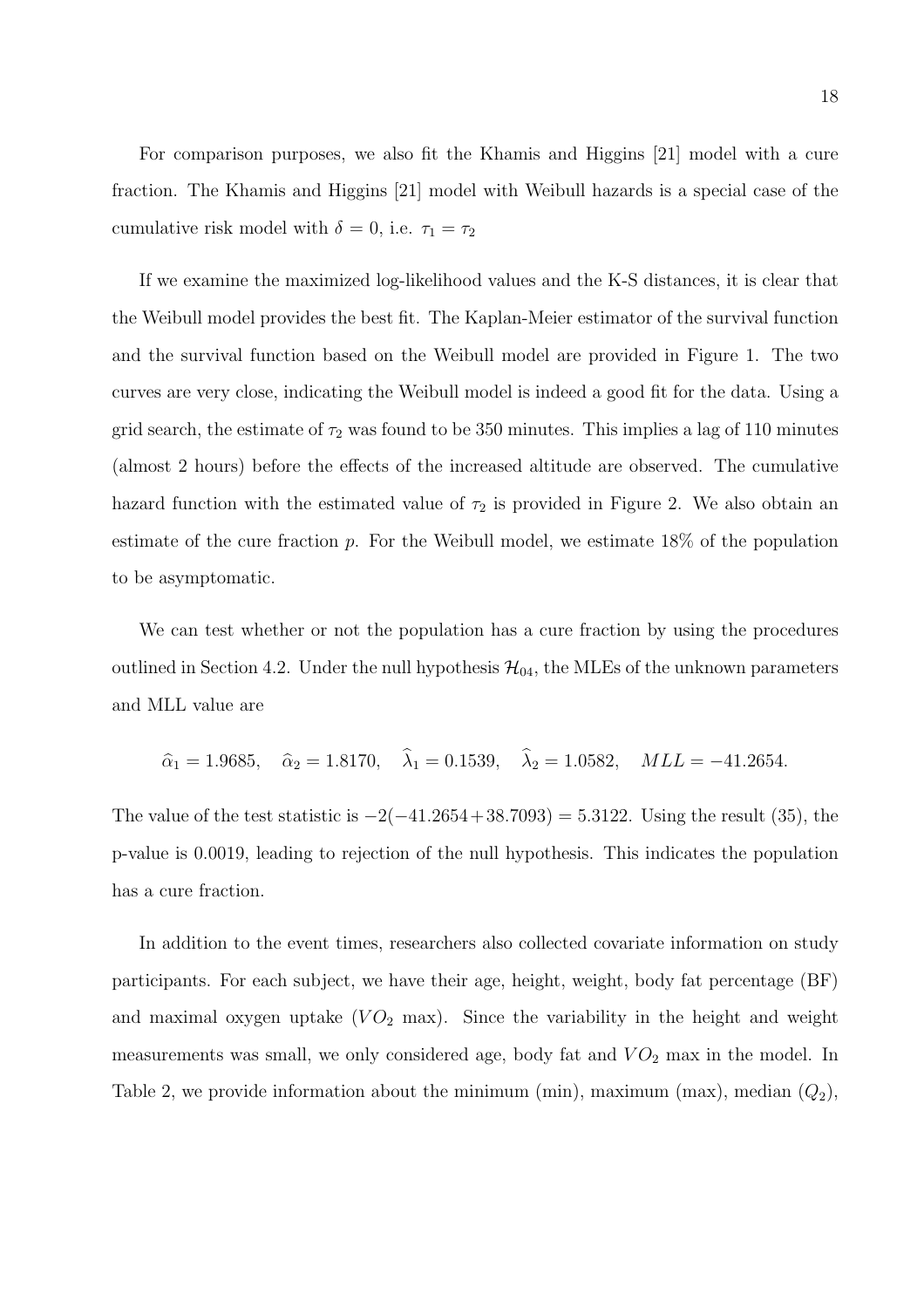

Figure 1: Kaplan-Meier estimator and the estimated survival function based on the Weibull model

first quartile  $(Q_1)$  and third quartile  $(Q_3)$  of the covariates.

| Cov.      | mın | max  | $Q_1$ | $Q_2$ | $Q_3$ |
|-----------|-----|------|-------|-------|-------|
|           |     |      |       |       |       |
| Body fat  | 5.9 | 29.9 | 14.6  | 17.1  | 21.1  |
| $VO2$ max | 1.9 | 6    | 2.7   | 3.2   | 3.95  |
| Age       | 21  | 43   | 27    | 34    | 37    |

Table 2: Summary statistics of the covariates.

Given that the Weibull model provided the best fit for the data without covariates, we assume a Weibull model with covariate vector  $Z = (1, BF, VO_2, Age)$ . We assume that there is a lag of 110 minutes (i.e.  $\tau_2 = 350$ ). The function  $p(\beta, z)$  is as follows:

$$
p(\boldsymbol{\beta}, \boldsymbol{z}) = \frac{\exp(\beta_0 + \beta_1 * \text{BF} + \beta_2 * VO_2 + \beta_3 * \text{Age})}{1 + \exp(\beta_0 + \beta_1 * \text{BF} + \beta_2 * VO_2 + \beta_3 * \text{Age})}.
$$

We fit Weibull models with all possible subsets of covariates. The maximum likelihood estimates of the unknown parameters and the associated standard errors (within parentheses) for all the sub-models are provided in Table 3.

To test whether or not the covariates are significant, we use the procedure outlined for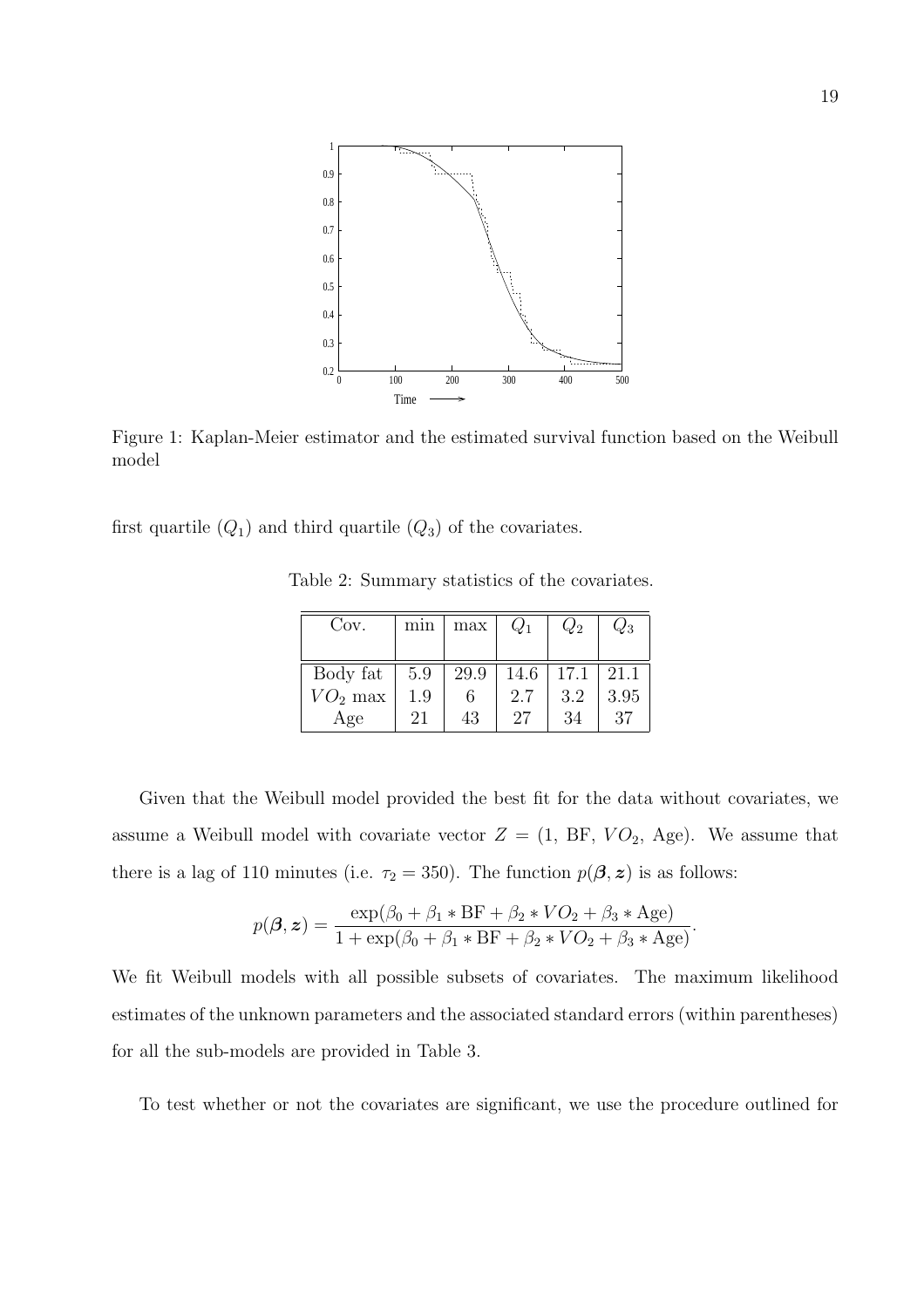| Covariates                       | $\alpha_1$ | $\alpha_2$ | $\lambda_1$ | $\lambda_2$ | $\beta_0$ | $\beta_1$ | $\beta_2$ | $\beta_3$ | LL         |
|----------------------------------|------------|------------|-------------|-------------|-----------|-----------|-----------|-----------|------------|
|                                  |            |            |             |             |           |           |           |           |            |
| $z = (1, \text{BF}, VO_2, Age)$  | 2.6299     | 1.8450     | 0.2215      | 1.1348      | $-1.8124$ | $-3.9196$ | 3.6604    | $-0.2154$ | $-31.3009$ |
|                                  | (0.4789)   | (0.2918)   | (0.0445)    | (0.2191)    | (0.5412)  | (1.1212)  | (1.1318)  | (0.0519)  |            |
| $z = (1, \text{BF}, VO_2)$       | 2.6037     | 1.9657     | 0.2159      | 0.9892      | $-1.8503$ | $-3.9707$ | 3.4585    |           | $-33.3294$ |
|                                  | (0.4339)   | (0.2711)   | (0.0401)    | (0.1999)    | (0.4798)  | (1.1198)  | (1.1010)  |           |            |
| $z = (1, \text{BF}, \text{Age})$ | 2.5249     | 1.8836     | 0.2339      | 1.0436      | $-0.2281$ | $-3.9895$ |           | $-1.0607$ | $-33.6776$ |
|                                  | (0.4412)   | (0.2798)   | (0.0466)    | (0.1814)    | (0.0445)  | (1.1253)  |           | (0.0498)  |            |
| $z = (1, VO_2, Age)$             | 2.5808     | 1.8008     | 0.2307      | 1.1334      | $-2.1468$ |           | 3.9776    | $-1.7856$ | $-34.2477$ |
|                                  | (0.4398)   | (0.2810)   | (0.0511)    | (0.1889)    | (0.5798)  |           | (1.2156)  | (0.0610)  |            |
| $z = (1, BF)$                    | 2.4368     | 1.9457     | 0.2269      | 1.0348      | $-0.6206$ | $-3.9817$ |           |           | $-34.0121$ |
|                                  | (0.4310)   | (0.2716)   | (0.0515)    | (0.1817)    | (0.2656)  | (1.1191)  |           |           |            |
| $z = (1, VO_2)$                  | 2.5491     | 1.7902     | 0.2228      | 1.1726      | $-2.6528$ |           | 3.9823    |           | $-34.5618$ |
|                                  | (0.4397)   | (0.2926)   | (0.0511)    | (0.1898)    | (0.6545)  |           | (1.1871)  |           |            |
| $z = (1, \text{Age})$            | 2.6066     | 1.9207     | 0.2268      | 0.9736      | $-0.3374$ |           |           | $-3.0710$ | $-34.9897$ |
|                                  | (0.4365)   | (0.2710)   | (0.0516)    | (0.1912)    | (0.1151)  |           |           | (1.1097)  |            |

Table 3: Parameter Estimates for the Weibull Model with Covariates.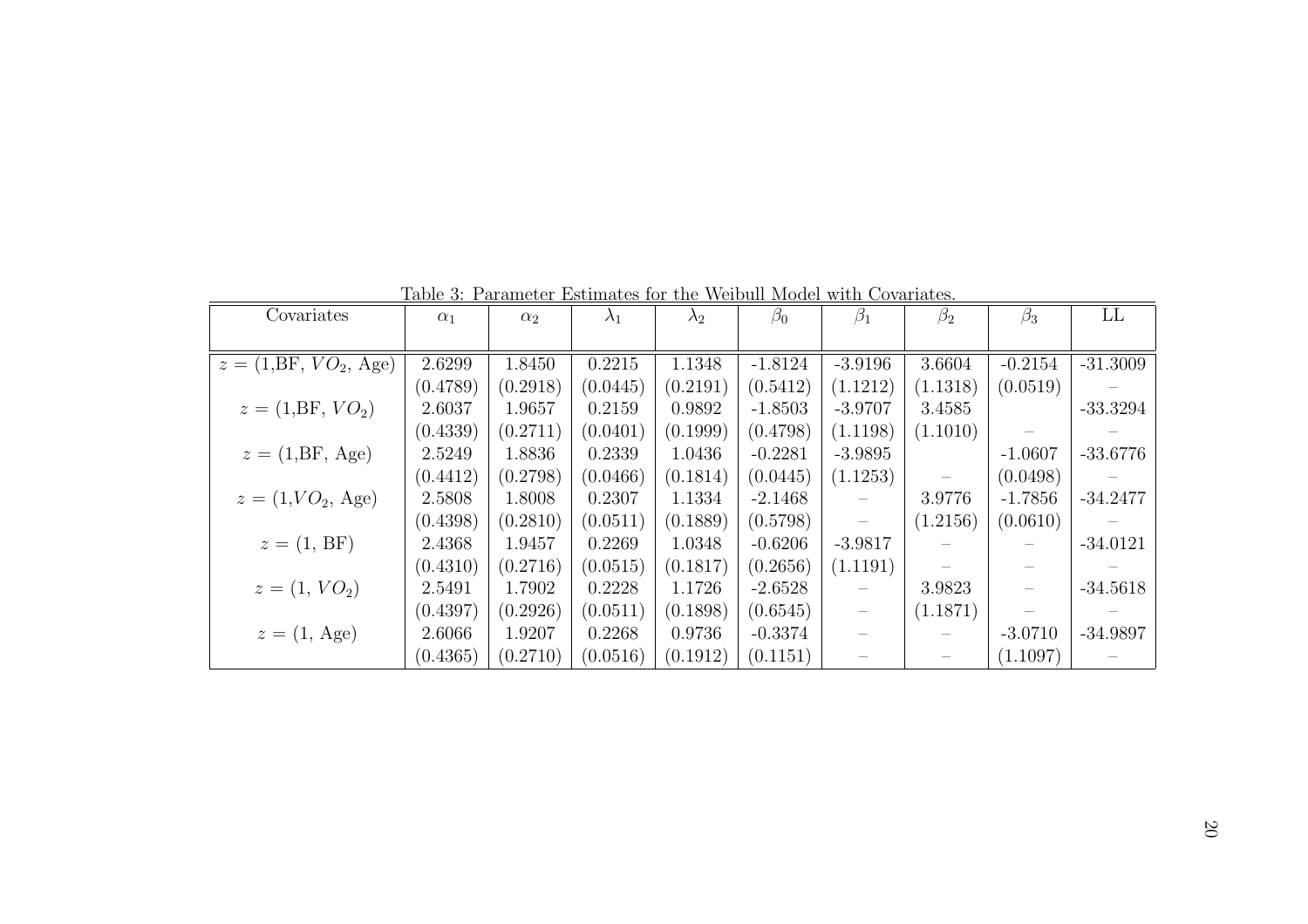

Figure 2: Cumulative hazard function of the Weibull model

Problem 3 in Section 4.2. The value of the test statistic is  $-2(31.3099 - 38.7093) = 14.7988$ , with a p-value of 0.002. We reject the null hypothesis and conclude that the covariates considered here are significant. As body fat or age increases, the probability of immunity decreases, and as  $VO<sub>2</sub>$  increases, the probability of immunity increases. These results are consistent with the physiology of decompression sickness. Using the Weibull model, we provided the predicted survival function at three different sets of covariates. (i) Low Risk (B): BF = 5.9,  $VO_2 = 6.0$ , Age = 21, (ii) Medium Risk (M): BF = 17.1,  $VO_2 = 3.2$ , Age  $= 34$ , (iii) High Risk (W) BF = 29.9,  $VO<sub>2</sub> = 1.9$ , Age = 43, in Figure 3. We see that the survival functions are quite close up to 240 minutes (the initial exposure level) but the effects of the change in altitude is different for the three groups. The High Risk group has the lowest proportion of cure individuals.

#### 5.2 SIMULATION EXPERIMENTS

In this section we perform some small simulation experiments mainly to see how the proposed methods work for different sample sizes and for the above parametric and covariated set up. We have generated samples from the Weibull model with covariates with the following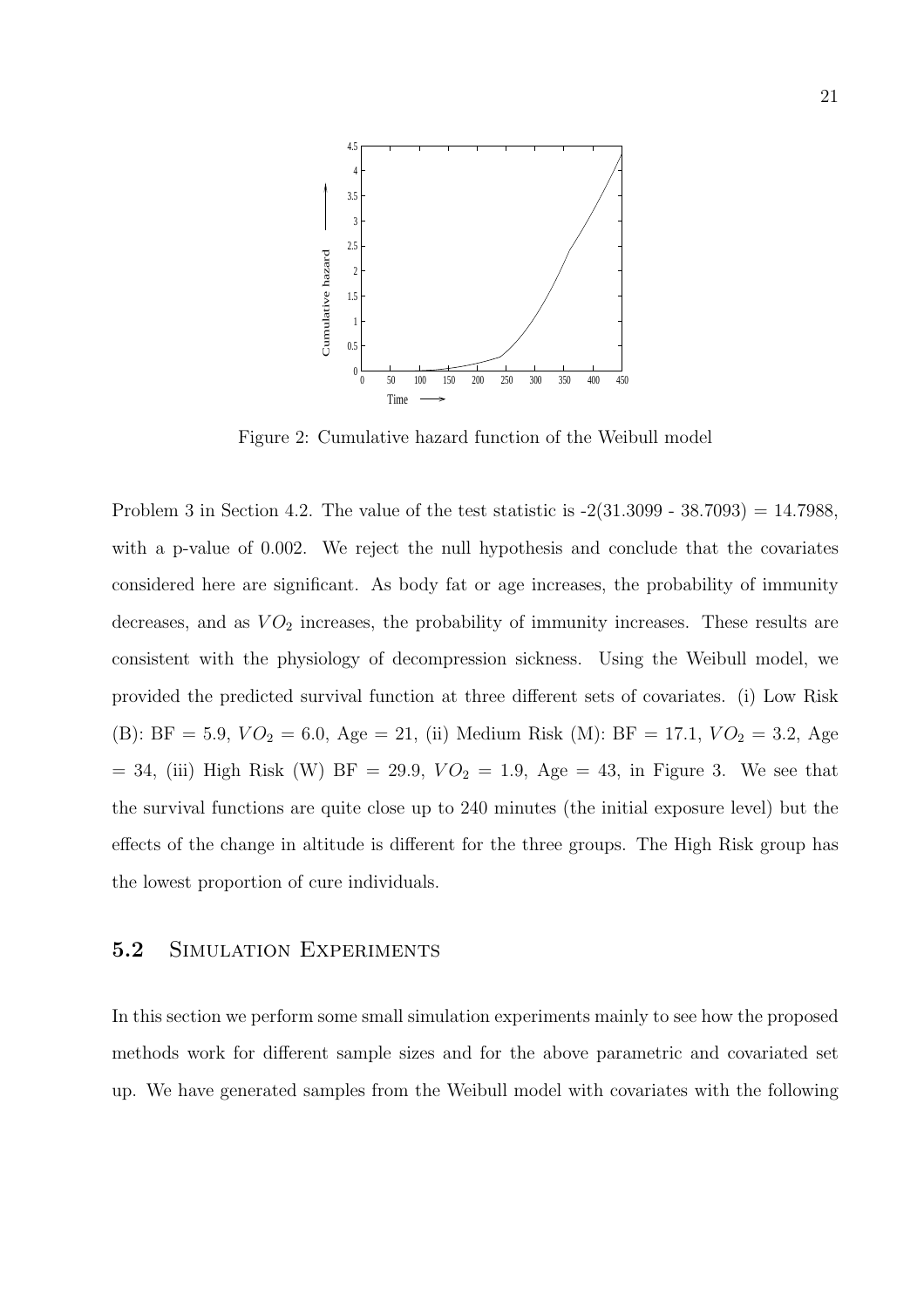

Figure 3: Predicted survival function at three different sets of covariates

parameters:  $\alpha_1 = 2.6$ ,  $\alpha_2 = 1.8$ ,  $\lambda_1 = 0.22$ ,  $\lambda_2 = 1.14$ ,  $\beta_0 = -1.80$ ,  $\beta_1 = -4.0$ ,  $\beta_2 = 3.7$ ,  $\beta_3 =$ -0.20. We have considered the lag-period  $\delta = 100$ . We have chosen these parameters values since they closely mimic the original data. We have taken diferent sample sizes namely 40, 80, 120, 160 and 200. Since in the original data set the BF varies bettwen 5.9 and 29.9, we have chosen at random between these two values for a generated sample. Similarly, we have generated at random  $VO<sub>2</sub>$  between 1.9 and 6.0, and Age between 20 and 41. We have calculated the MLEs and the associated mean squared errors (MSEs) based on 1000 replications. All the results are based on 20% of censored data. We have reported the average estimates and the square root of the MSEs of all the estimates. It is observed that as sample size increases the MSEs and biases decrease. In all the cases the EM algorithm stops within 35 iterations. It seems the proposed method works well in this particular set up.

## 6 CONCLUSIONS

In this article, we propose a new model for step stress experiments that includes a cure fraction. The susceptible population has been modeled using three different parametric forms of the generalized cumulative risk model, and the probability of being cured is treated as a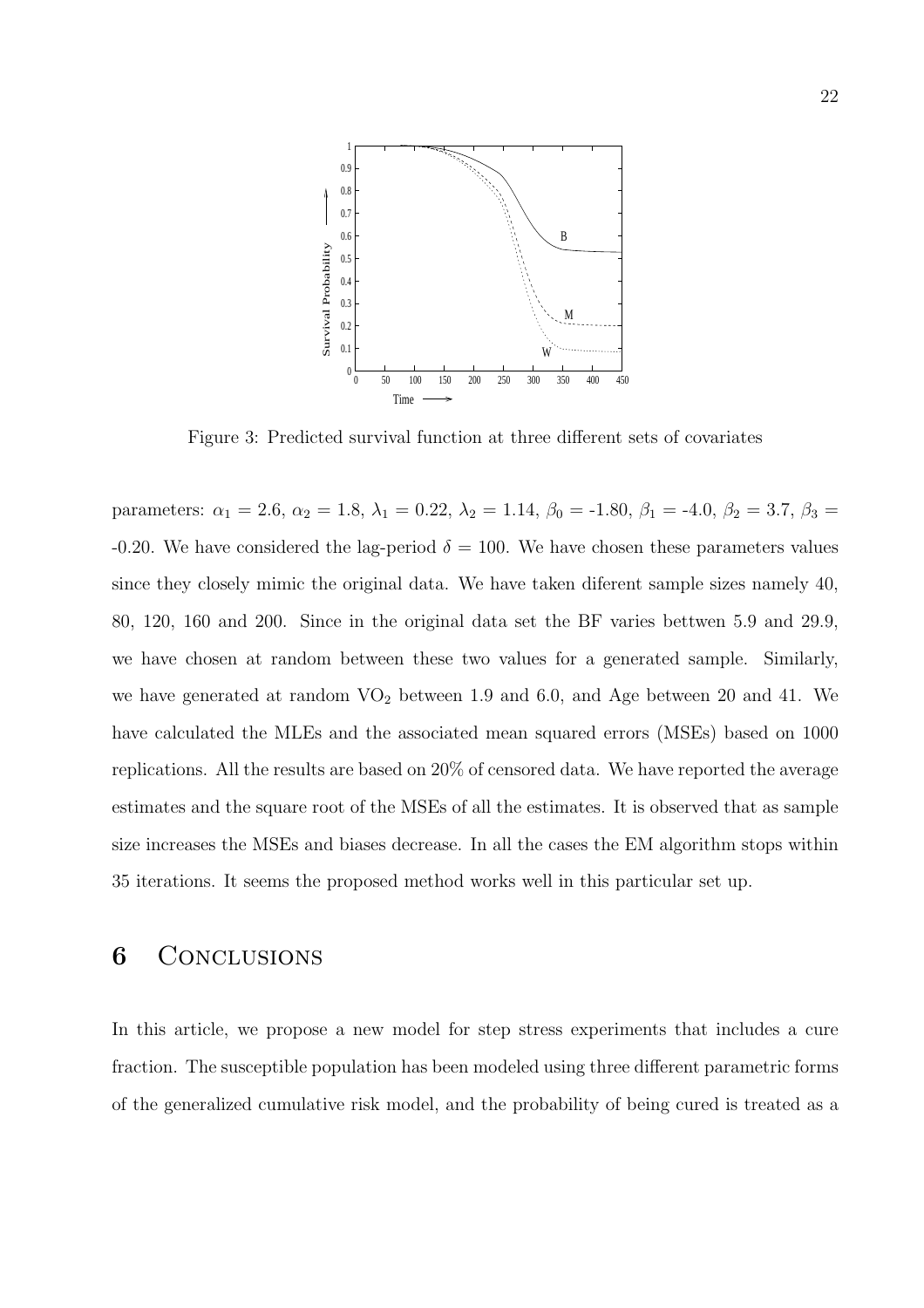| Sample Size | $\alpha_1$ | $\alpha_2$ | $\lambda_1$ | $\lambda_2$ | $\beta_0$ | $\beta_1$ | $\beta_2$ | $\beta_3$ |
|-------------|------------|------------|-------------|-------------|-----------|-----------|-----------|-----------|
|             |            |            |             |             |           |           |           |           |
| $n=40$      | 2.8411     | 2.1105     | 0.2541      | 1.1768      | $-2.6816$ | $-6.1141$ | 2.1786    | $-0.2576$ |
|             | (0.6723)   | (0.3871)   | (0.0671)    | (0.3928)    | (0.7129)  | (1.3154)  | (1.4116)  | (0.0723)  |
| $n=80$      | 2.7921     | 2.0156     | 0.2487      | 1.1523      | $-2.4225$ | $-5.8791$ | 2.6517    | $-0.2443$ |
|             | (0.3817)   | (0.2011)   | (0.0401)    | (0.1987)    | (0.3610)  | (0.6578)  | (0.7750)  | (0.0411)  |
| $n = 120$   | 2.7015     | 1.9767     | 0.2365      | 1.1511      | $-2.1065$ | $-4.7910$ | 2.8917    | $-0.2312$ |
|             | (0.2218)   | (0.1254)   | (0.0251)    | (0.1310)    | (0.2454)  | (0.4516)  | (0.4519)  | (0.0218)  |
| $n = 160$   | 2.6811     | 1.8917     | 0.2310      | 1.1487      | $-1.9167$ | $-4.4578$ | 3.2166    | $-0.2189$ |
|             | (0.2013)   | (0.1045)   | (0.0222)    | (0.0967)    | (0.1810)  | (0.3331)  | (0.3843)  | (0.0202)  |
| $n = 200$   | 2.6115     | 1.8214     | 0.2242      | 1.1411      | $-1.8382$ | $-4.2331$ | 3.5714    | $-0.2067$ |
|             | (0.1319)   | (0.0798)   | (0.0156)    | (0.0861)    | (0.1452)  | (0.2512)  | (0.2815)  | (0.0114)  |

Table 4: MLEs for the Weibull Model with Covariates for Different Sample Sizes.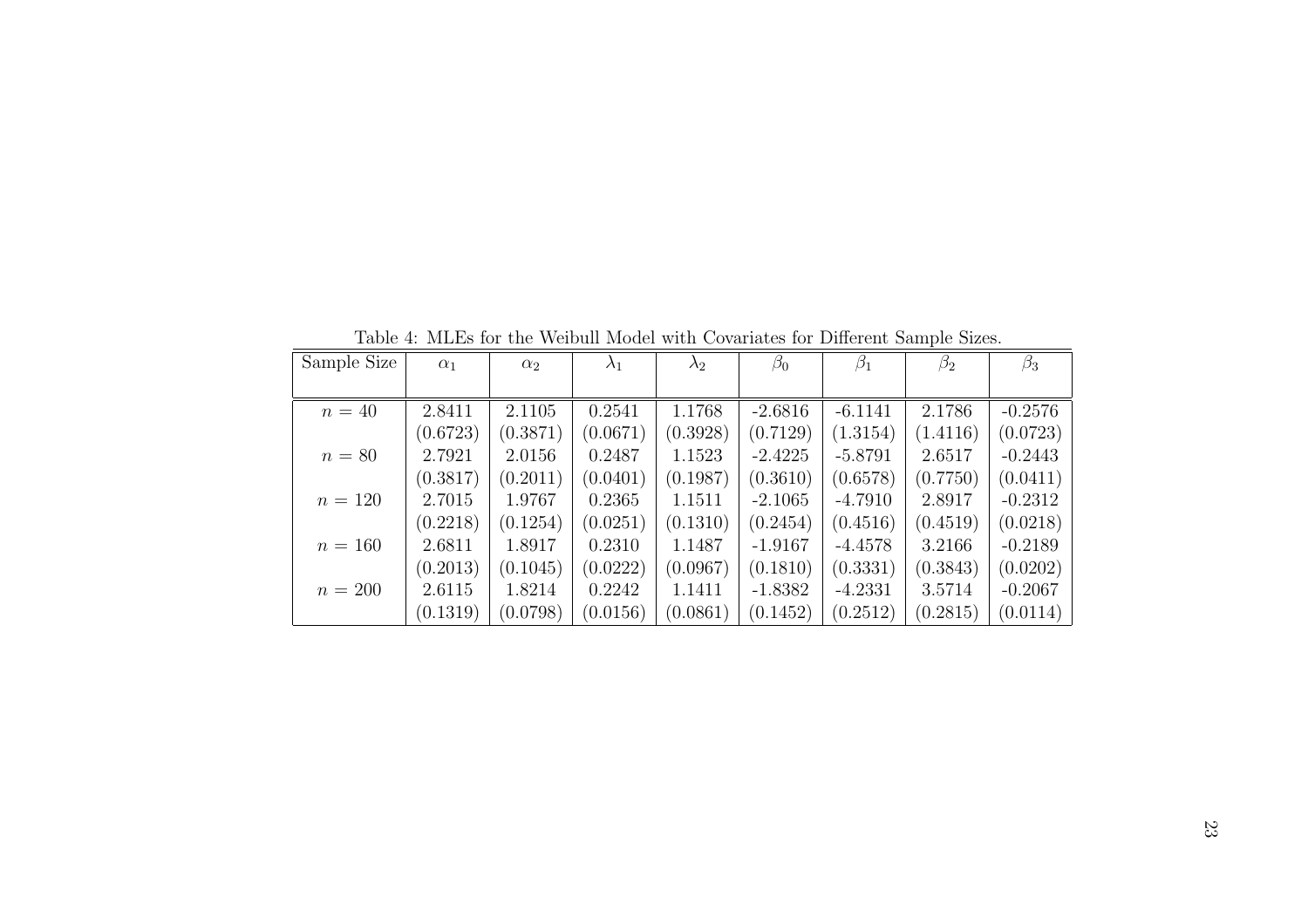function of covariates. Different models are fit to data from a study on altitude decompression sickness, that was the motivation for this research. The results show that the Weibull cumulative risk model with a cure fraction provides an excellent fit to the data. Using the model, we were able to determine the significant covariates, estimate the cure proportion, and find an estimate of the lag period. The model is extremely flexible and can be easily adapted to different distributions and censoring schemes.

## References

- [1] Bai, D.S., Kim, M.S. and Lee, S.H. (1989), "Optimum simple step-stress accelerated life test with censoring", IEEE Transactions on Reliability, vol. 38, 528 - 532.
- [2] Balakrishnan, N. (2009), "A synthesis of exact inferential results for exponential stepstress models and associated optimal accelerated life-tests", Metrika, vol. 69, 351 - 396.
- [3] Balakrishnan, N., Kundu, D., Ng, H.K.T., Kannan, N. (2007), "Point and interval estimation for a simple step-stress model with Type-II censoring", Journal of Quality and Technology, vol. 9, 35 - 47.
- [4] Beltrami, J. (2011), Competing risks in the step-stress model with lagged effects, Ph. D. Thesis, The University of Texas at San Antonio.
- [5] Bhattacharyya, G.K. and Soejoeti, Z. (1989), "A tampered failure rate model for stepstress accelerated life test", Communications in Statistics - Theory and Methods, vol. 18, 1627 - 1643.
- [6] Boag, J.W. (1949), "Maximum likelihood estimates of the proportion of patients cured by cancer therapy", Journal of the Royal Statistical Society, B, vol. 11, 15 - 53.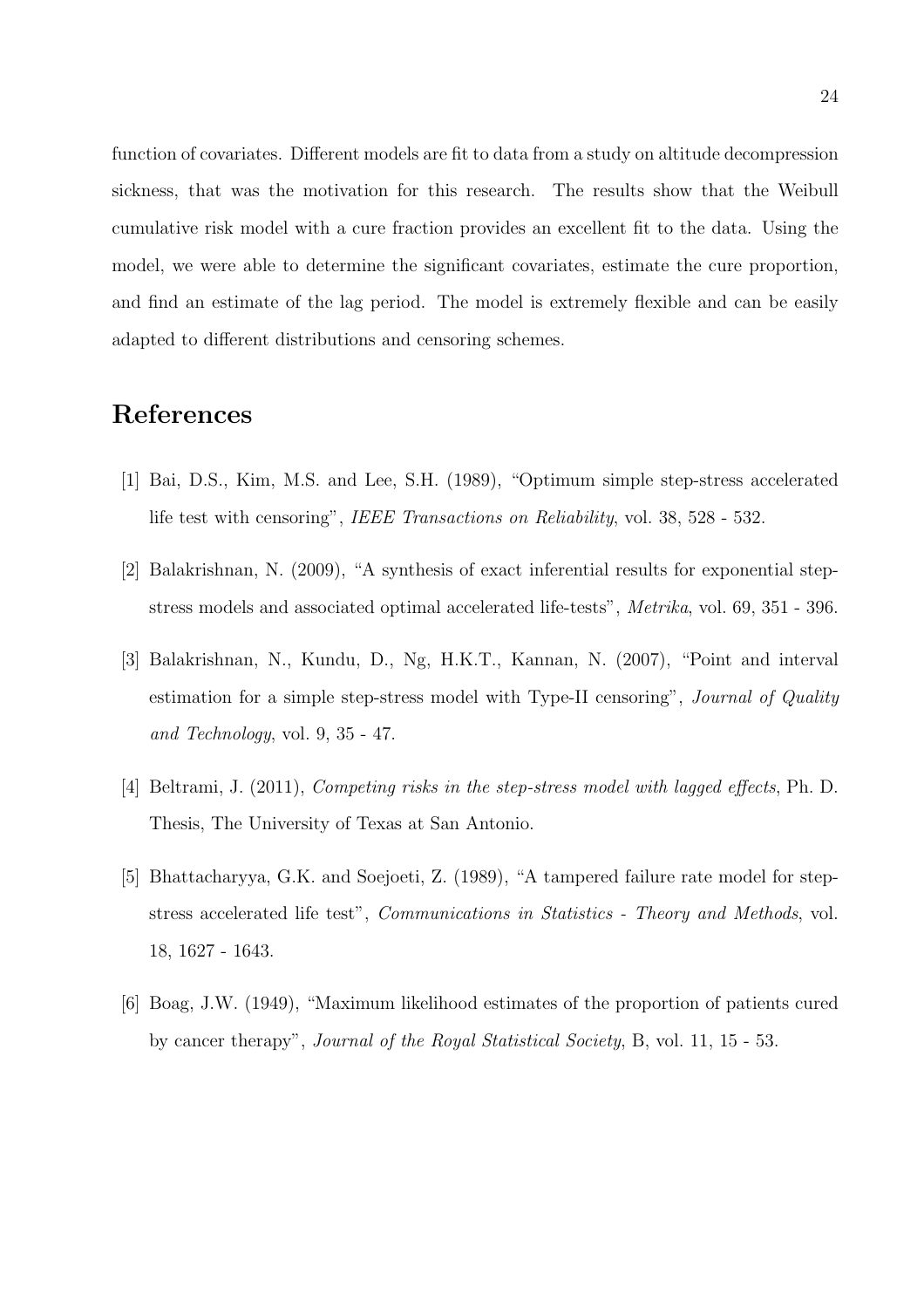- [7] Broadbent, S. (1958), "Simple mortality rates", Journal of the Royal Statistical Society, Series C,, 86 - 95.
- [8] Cancho, V.G. and Bolafarine, H. (2001), "Modeling the presence of immunes by using the exponentiated-Weibull model", Journal of Applied Statistics, vol. 28, 659 - 671.
- [9] Carbone, P. O., Kellerhouse, L. E., and Gehan, E. A. (1967), "Plasmacytic Myeloma: a study of the relationship of survival to various clinical manifestations and anomalous protein type in 112 patients", The American Journal of Medicine vol. 42, 937 - 948.
- [10] Chen, M-H, Ibrahim, J. and Sinha, D. (1999), "A new Bayesian model for survival data with surviving fraction", *Journal of the American Statistical Association*, vol. 94, 909 -918.
- [11] Gamel, J.W., Mclean, I.W. and Rosenberg, S.H. (1999), "Proportion cured and mean long-survival time as function of tumor size", Statistics and Medicine, vol. 9, 999-1006.
- [12] Greven, S., Bailer, J., Kupper, L.L., Muller, K.E., Craft, J.L. (2004), "A parametric model for studying organism fitness using step-stress experiments", Biometrics, vol. 60, 793 - 799.
- [13] Gouno, E. and Balakrishnan, N. (2001), "Step-stress accelerated life test", Hand Book of Statistics, Eds. Balakrishnan, N. and Rao, C.R., North-Holland, Amsterdam, The Netherlands.
- [14] Gupta, R.D. and Kundu, D. (1999), "Generalized exponential distribution", Australian and New Zealand Journal of Statistics, vol. 41, 173 - 188.
- [15] Ismail, A. A. (2016), "Statistical inference for a step-stress partially-accelerated life test model with an adaptive Type-I progressively hybrid censored data from Weibull distribution", Statistical Papers, DOI 10.1007/s00362-014-0639-x, to appear.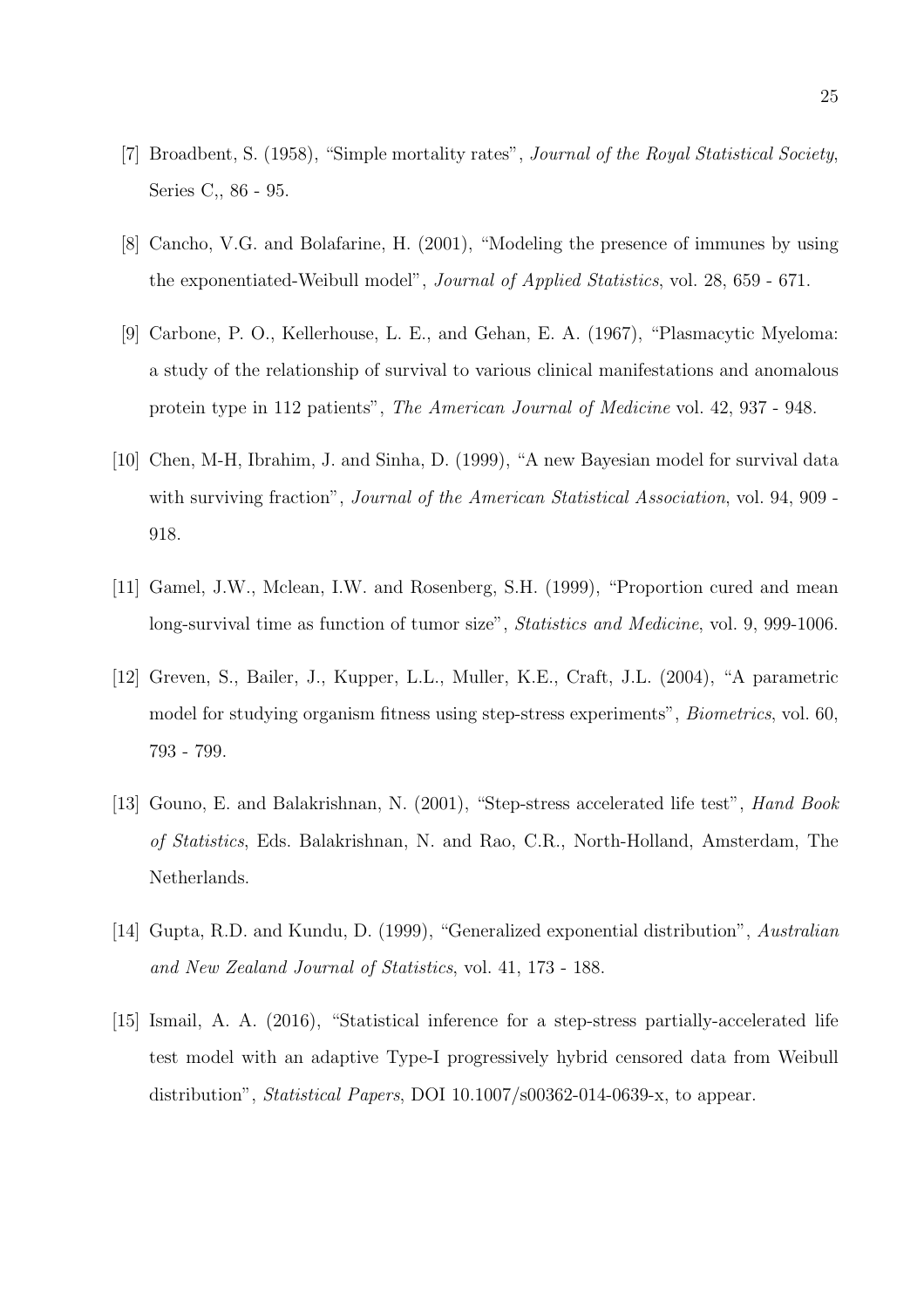- [16] Johnson, N.L., Kotz, S. and Balakrishnan, N. (1995), Continuous univariate distribution, 2nd-edition, Wiley, New York.
- [17] Kannan, N., Kundu, D. and Balakrishnan, N. (2010), "Survival models for step-stress experiments with lagged effects", Advances in Degradation Modelling, Eds. Nikulin, M., Limnios, N., Balakrishnan, N., Birkhauser, New York, 355 - 369.
- [18] Kannan, N., Kundu, D., Nair, R.C. and Tripathi, R.C. (2010), "The generalized exponential cure rate model with covariates", Journal of Applied Statistics, vol. 37, 1625 - 1636.
- [19] Kateri, M. and Balakrishnan, N. (2008), "Inference for a simple step-stress model with tyep-II censoring and Weibull distributed lifetimes", IEEE Transactions on Reliability, vol. 57, 616 - 626.
- [20] Kateri, M. and Kamps, U. (2015), " Inference in step-stress models based on failure rates", Statistical Papers, vol. 56, 3, 639 - 660.
- [21] Khamis, I.H. and Higgins, J.J. (1998), " A new model for step-stress testing", IEEE Transactions on Reliability, vol. 47, 1998, 131 - 134.
- [22] Maller, R.A. and Zhou, S. (1996) Survival analysis with long-term survivors, Wiley, New York.
- [23] Nelson, W.B. (1980), "Accelerated life testing: step-stress models and data analysis", IEEE Transactions on Reliability, vol. 29, 103 - 108.
- [24] Nelson, W.B. (1990), Accelerated life testing, statistical models, test plans and data analysis, John Wiley & Sons, New York.
- [25] Sedyakin, N.M. (1966), "On one physical principle in reliability theory (in Russian) Techn. Cybernatics, vol. 3, 80 - 87.